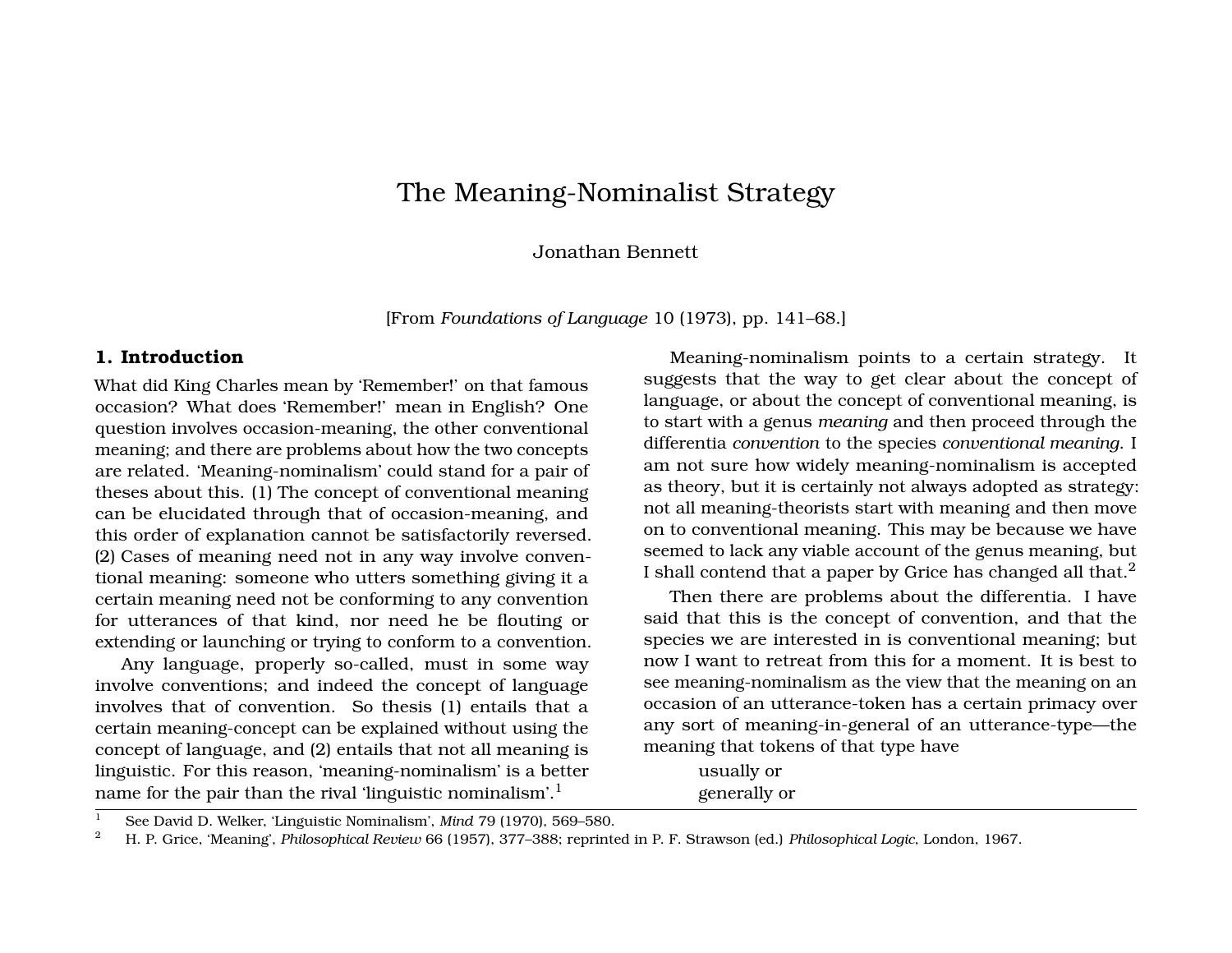#### by rule or

#### by convention

or whatever. It is then a further question as to which of these notions, i.e. which sort of meaning-in-general, is needed for an account of what language is. It is widely agreed that merely *usual* meaning does not suffice for this purpose.<sup>1</sup> Consider the two forms of statement 'S means that P in language L' and 'When L-speakers utter S they usually mean that P'. Although the two are somehow connected, they are far from equivalent. For one thing: if S means (only) that P in L, then it will ordinarily be wrong to utter S meaning that Q; but from the fact that speakers usually utter S meaning that P, it follows only that departures from this are unusual—not that they are wrong.<sup>2</sup>

Also, it could be sheer coincidence that L-speakers usually mean by that P, but coincidence could not bring it about that S means that P in L. So we need something stronger than merely usual or general or regular meanings. It must involve regularities; but it must be too strong to be entailed by the existence of sheerly coincidental regularities, and strong enough to entail that given linguistic performances are not just irregular but wrong.

These requirements might be met by the idea of regularities which arise from *rules* or from *conventions*, and each of these concepts has found its supporters in the philosophy of language. The concept of rule, however, generates more heat than light. As for convention: this has come to seem even more obscure, unless so construed that language is not

after all governed by conventions;<sup>3</sup> and, while some meaningtheorists have still used 'convention', they have not tried to invest it with any very precise meaning.<sup>4</sup> Recently the whole picture changed. David Lewis has given a games-theoretic analysis of the concept of convention, solving problems whose non-solution has years kept the concept out of favor.<sup>5</sup> Crucially, Lewis shows how a convention can be more than a mere behavioral regularity without having to result from any group's agreeing to anything; and he makes no use of metaphor or of 'tacit agreement' or 'behaving as if they had agreed' or the like. That alone entitles the concept of convention to a reprieve; but Lewis's analysis has other good features also, which give the concept of convention a hitherto unsuspected power to clarify, unify, deepen and explain.

Thanks to Grice and Lewis, then, the practising meaningnominalist is much better off than he was a few years ago. I shall give evidence for this by deploying the Gricean analysis in an explicitly meaning-nominalist way in Sections 2 and 3 and then in Sections 4 and 5 adding in a variant of Lewis's differentia.

Section 6 will offer brief remarks on the origin of conventions, leading on to a discussion in Sections 7 and 8 of the question of how one can learn about conventional meanings. Although this is an old and familiar question, I think that my stiltedly meaning-nominalist approach to it, helped by the work of Lewis and Grice, will let me ask and answer it more clearly and decisively than has previously been done.

Some writers value Grice's work and use certain aspects

<sup>1</sup> Widely, but not universally—see Paul Ziff, *Semantic Analysis*, Ithaca, 1960, 34.

<sup>2</sup> See Gary Iseminger, 'Uses, Regularities, and Rules', *Proceedings of the Aristotelian Society*, n.s. 67 (1966–7), 73–86.

<sup>3</sup> W. V. Quine, 'Truth by Convention', in *The Ways of Paradox*, New York, 1966, esp. pp. 98–99. W. P. Alston, *Philosophy of Language* Englewood Cliffs NJ, 1964, pp. 56–58.

<sup>4</sup> P. F. Strawson, 'Intention and Convention in Speech Acts', *Philosophical Review* 73 (1964), 439–460. J. R. Searle, 'Introduction' in J. R. Searle (ed.), *The Philosophy of Language*, London, 1971, pp. 1–12. That volume contains a reprint of Strawson's paper.

<sup>5</sup> David K. Lewis, *Convention*, Cambridge, Mass., 1969.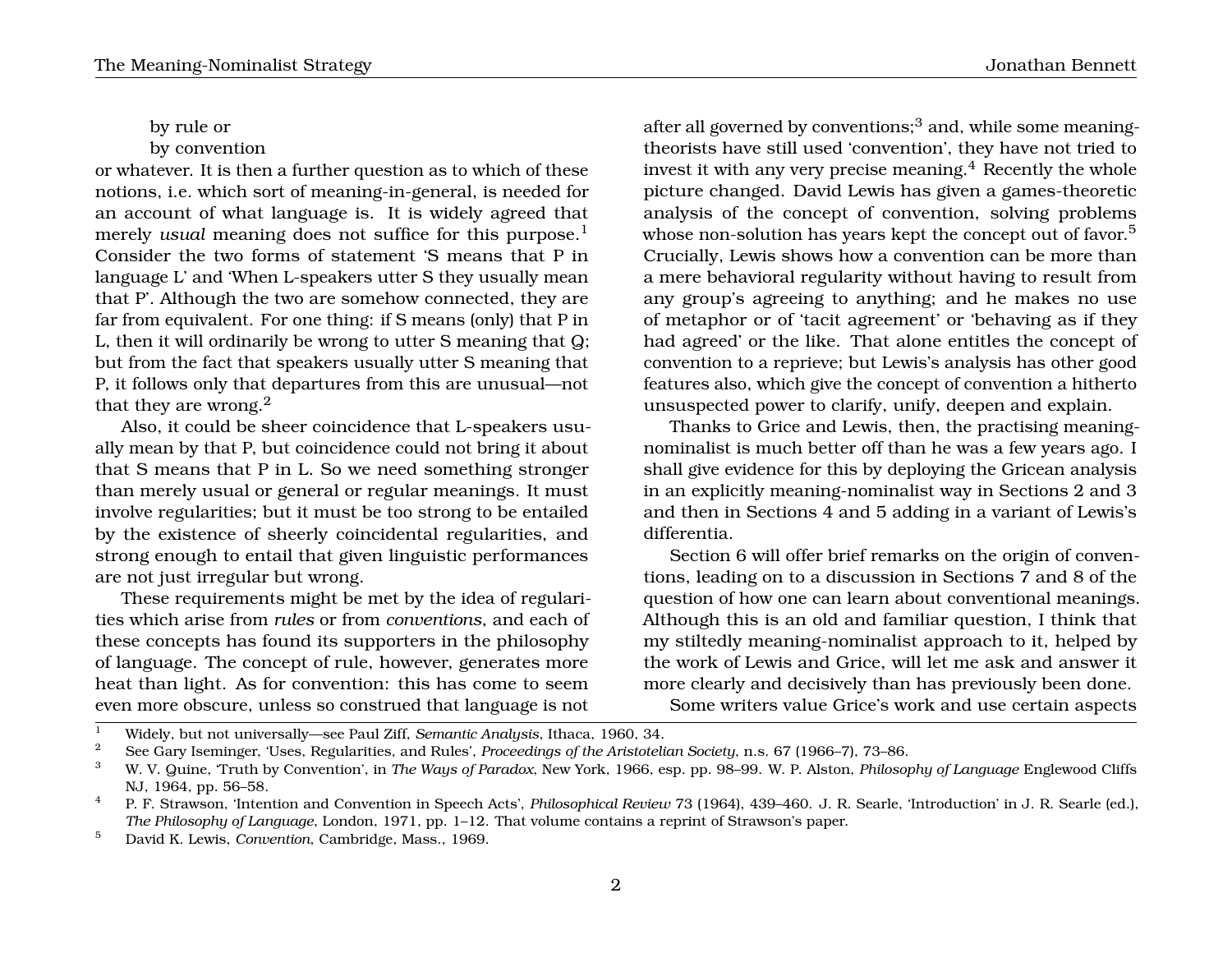of it, yet jettison its meaning-nominalist emphasis—not by denying meaning-nominalism but by starting with the species instead of the genus. This is true of Shwayder, as Strawson noted in his review.<sup>1</sup> Searle, also, offers a Gricebased analysis of something like the concept of conventional meaning, without preceding it by an account of the generic notion of meaning. Rather than merely omitting the step which would make his procedure a meaning-nominalist one, however, Searle defends his approach by positively criticising Grice's. I shall discuss these criticisms in Sections 9 and 10. Although they are not really directed against meaningnominalism itself, whether considered as a theory or strategy, they raise at least one question which is important for meaning-nominalism. I shall answer it in Section 11.

## **2. A Gricean program**

In these two sections I shall outline an attempt to develop an extensive analysis of the concept of meaning based on Grice's work. Nothing will be dealt with fully, and some aspects—e.g. the notion of word-meaning—won't even be touched. $^2$  I aim only to indicate a kind of approach to the concept of meaning, and to create a presumption that it is worth a try.

From Grice I take just this conditional:

If U utters something intending thereby to get A to believe that P, and relying for the achievement of this

Grice speaks of U's 'intention that' the mechanism shall operate, but I think that 'reliance on' it is better.

To say that the Gricean mechanism operates is to say, in part, that A recognizes U's intention to get A to believe that P, and is led by that recognition—through trust in U—to believe that P. Because of certain unwanted cases involving a peculiar sort of *contrived cross-purposes*, we need to add further condition, namely that A has no beliefs of the form: 'U is relying on mechanism M but intends or expects me to think that he is relying on mechanism M' instead.' For details of the cases which make this extra condition necessary, the reader is referred to their inventors, Strawson and Schiffer.<sup>3</sup> The above condition for barring such cases is taken from Grice.<sup>4</sup>

I affirm only the conditional from intending to meaning, which state sufficient conditions for meaning. Cases which would falsify the converse conditional must eventually be dealt with, of course, but not right away It is better to use the intending-to-meaning conditional first to develop an account of one kind of meaning, and then of one kind of language, and then to regain generality by introducing other kinds of meaning and language as variants on what was initially developed. The alternative is to seek full generality at each stage by insisting upon biconditionals. This is heroic,

<sup>1</sup> D. S. Shwayder, *The Stratification of Behaviour*, London 1965, pp. 287–297. P. F. Strawson, review of the foregoing, *Philosophical Quarterly* (1966), 389–391.

<sup>2</sup> I entirely agree with this: 'Sentences mean what they mean because of what the words in them mean; and, conversely, to know what a word means is to know what difference is made to the meaning of sentences in which it occurs by the fact that that word is used and not others.' R. M. Hare, *Practical Inferences*, London 1971, p. 95.

<sup>&</sup>lt;sup>3</sup> Strawson, 'Intention and Convention in Speech Acts', at pp. 446–449, or pp. 28–31 in Searle's reprint. I base my allusions to Schiffer on unpublished material by him and published references to him; but I believe they will all be supported by Stephen Schiffer, *Meaning*, Oxford 1972, which I have not seen at the time of writing.

<sup>4</sup> H. P. Grice, 'Utterer's Meaning and Intentions', *Philosophical Review* 78 (1969), 147–177; see pp. 155–159.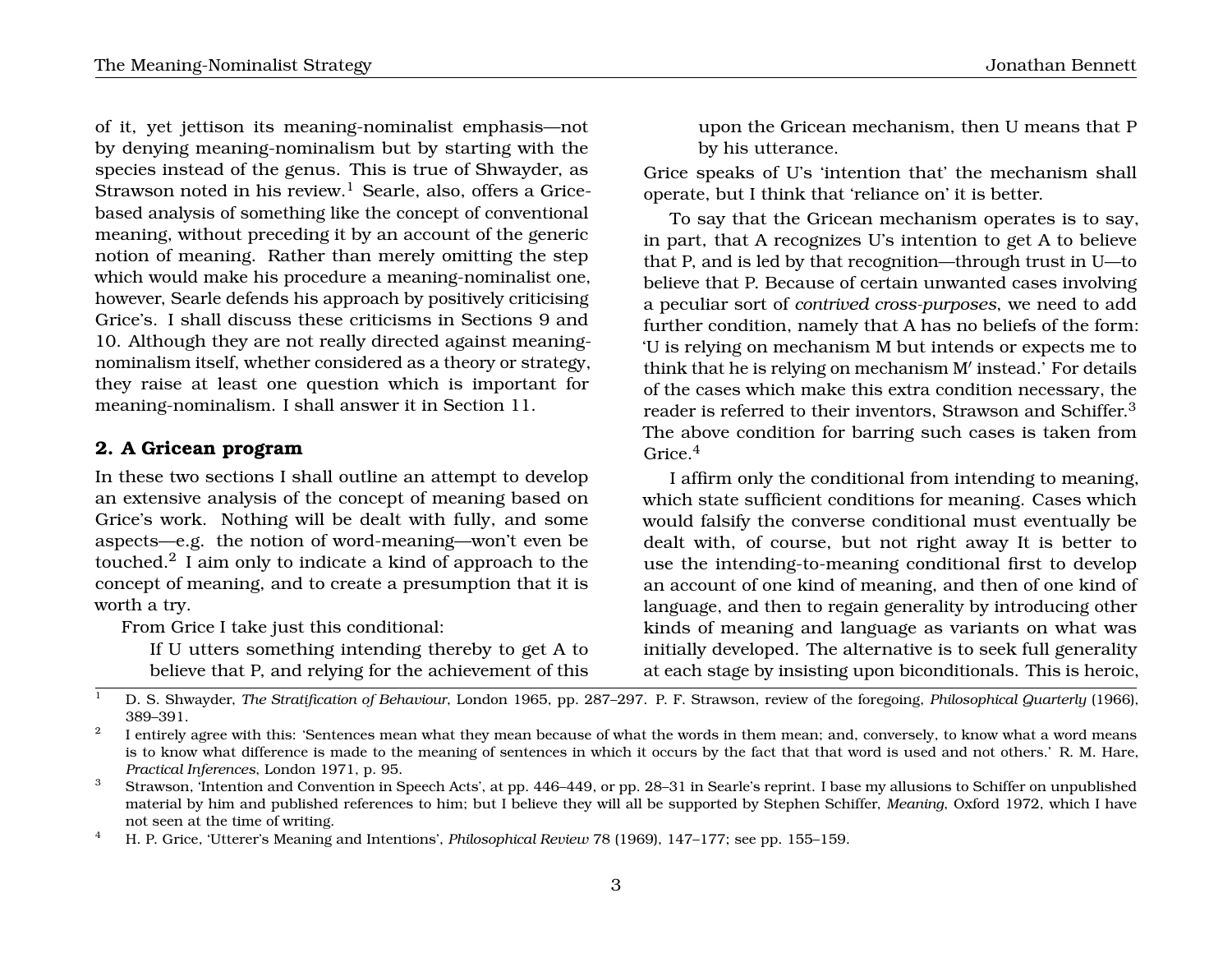and it accords with the traditional idea that an analysis states necessary and sufficient conditions; but despite those two claims on our respect, the biconditional approach to this problem seems on present evidence not to be humanly manageable. Using the intending-to-meaning conditional as spearhead, we can thrust through to the centre of the conceptual area want to occupy; and, once we have arrived there, we can build a base from which to range out and capture the rest of the territory. (I do presuppose that Gricean conditions are sufficient for a central, basic kind of meaning

and language.) One might prefer to advance on a very broad front, invulnerable to flanking attacks and not committed to mopping-up operations after the main campaign is over; but, as students of Field Marshal Montgomery's career know, a 'tidy battlefield' is usually associated with a painfully slow advance.

Let us take a tribe of anthropoid organisms, imagine a steady growth in our knowledge of them, and see whether we can—aided by the Grice conditional—become entitled to say things of the form 'By doing X that tribesman meant that P'. To do this, we must first be able to credit them with complex *intentions* of the sort mentioned in the Gricean antecedent; and since those are *intentions to produce beliefs* we must also be able to credit them with *beliefs*. Our basis for all this will have to consist mainly in their (non-linguistic) behavior.

I am working on a detailed theory about how nonlinguistic behavior can support working concepts of belief and intention, but there is no space for it here. In the present paper I merely assume that the job can be done—i.e. that non-linguistic behavior can have enough suitable complexity to support all the needed distinctions. Possible objection: 'It isn't just a matter of what distinctions can be drawn. The fact is that we could never be entitled to credit languageless creatures with more than acting *as if* they believed that P

or intended to produce T. Non-linguistic behavior cannot support the concepts of belief and intention, but only feeble cousins of them.' If you wish, consider my uses of 'belief' and 'intention' etc. to be suitably enfeebled throughout this paper: the objection will then be met, and everything I have to say will go through as before. That the objection can be met by a mechanical amendment is a measure of its triviality.

However, we have to attribute beliefs about intentions, and also intentions to produce beliefs. This may seem a tall order, even to those who agree that non-linguistic behavior can justify the attribution of intentions and beliefs of simpler kinds. I shall argue that if the short order can be met then so can the tall one. In the following argument, I use 'non-linguistic intention [belief]' to mean 'intention [belief] attributed solely on the basis of non-linguistic behavior'.

The argument has two premises which will, I think, be accepted by anyone who thinks that there can be non-linguistic intentions and beliefs at all. **(1)** Non-linguistic beliefs and intentions are behavioral dispositions of certain sorts; or at least the existence of behavioral dispositions can be sufficient for the existence of beliefs and intentions. **(2)** There can be a non-linguistic intention to produce a certain disposition in something (e.g. to make it flexible or friendly), and there can be a non-linguistic belief that something has a certain disposition (e.g. that it is fragile or afraid).

If those premises are right, then non-linguistic intentions to produce beliefs, and non-linguistic beliefs about intentions, don't involve any difficulty of principle; for they are just intentions to produce (or beliefs about) dispositions which are merely more complex than flexibility and fear.

Throughout this conceptual area, the high-level must yield to the lower-level. For example, behavior which can be well accounted for through something of the form 'Whenever the animal receives an S it performs an R', where S is a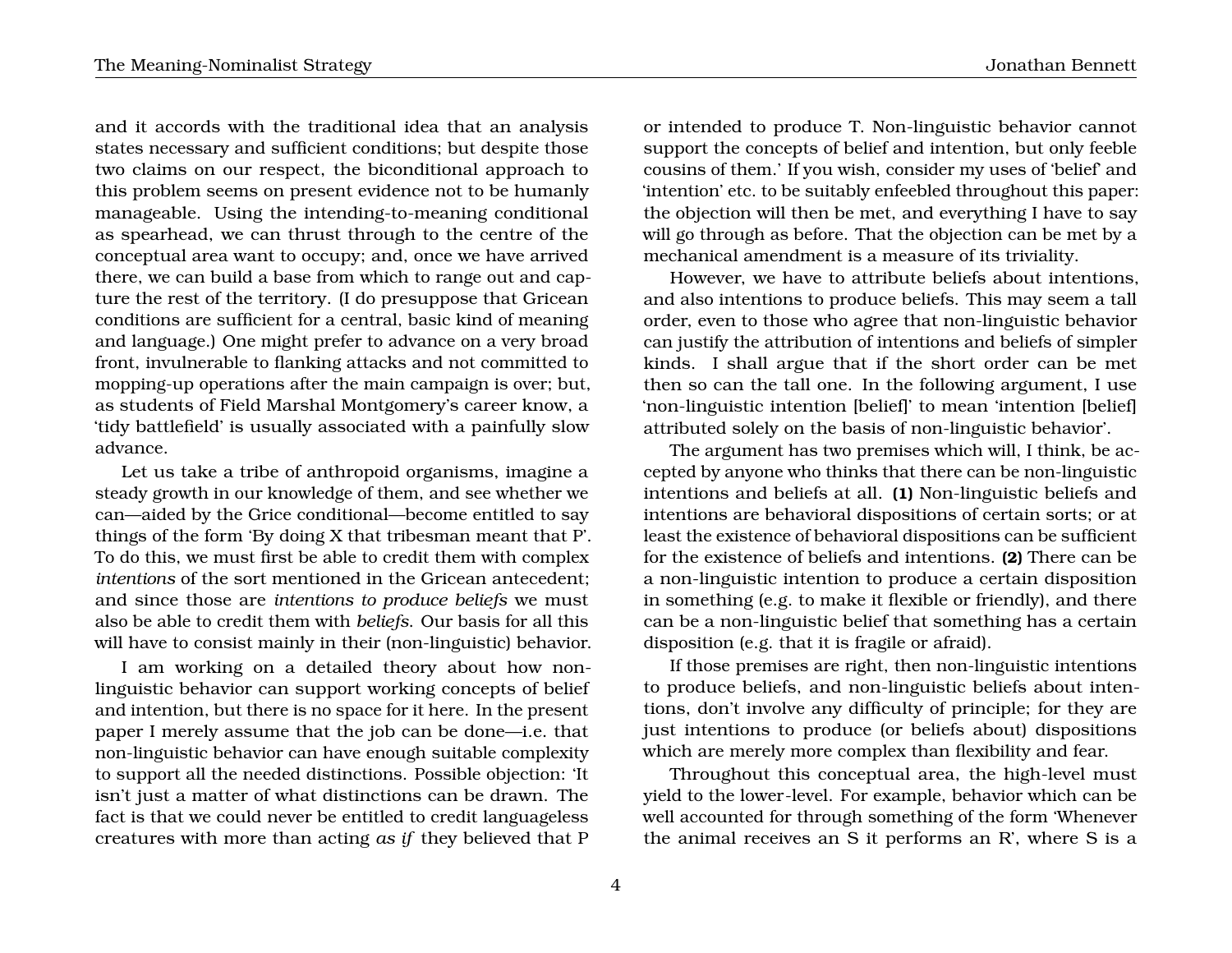sensory kind of stimulus and R is a motor kind of response, ought not to be diagnosed as behavior performed with an intention on the basis of a belief. A similar rule governs *what* beliefs and intentions we may properly ascribe: the ascribed belief or intention must be as simple, as low-level, as contentless as the data permit; so that, for instance, we ought not to say 'It intended to make me afraid' if the behavior is as well accounted for by 'It intended to make me run away'.

So any attribution of a non-linguistic intention to produce a belief, or of a belief about an intention, is prima facie open to a 'challenge from below'. Whether the challenge succeeds in a given case, though, depends upon the empirical facts of the case. Did the creature intend to make me afraid, or merely intend to make me run away? That depends upon such matters as how it would have acted if I had been visibly unable to run away. This may be hard to discover; but we know how in principle to get such question answered, and so we know in principle how to adjudicate between a high-level psychological diagnosis and a lower-level or otherwise simpler challenge.

It may sometimes seem unlikely that a given high-level diagnosis D could have an adequate behavioral basis. As a start to exploring whether it could, develop a behavioral story which seems to point towards D but which in fact be handled by a lower-level diagnosis: what the creature thinks is not that I am hostile but just that I am going to hit it; what it intends is not that I shall think it is wounded but merely that I shall leave it alone. Then try to vary the behavioral story so as to leave D standing while eliminating the lower-level challenger. Perhaps then some other challenger will be on the cards. If so, develop further variations which will eliminate it too, and so on until you have a behavioral story for which D is the best, simple lowest-level account that can be given. If D cannot be freed from lower-level challengers, then it is something we cannot be entitled to say on the basis of non-linguistic behavior. I do not deny that there are attributions which can properly be made only to creatures with a language. I claim only that attributions of intentions to produce beliefs, and of beliefs about intentions, are not all of this sort. Nor have I undertaken to prove this. I have sought only to render plausible, in a general way, the hypothesis that there could be behavior-patterns which would justify these attributions.

#### **3. A primeval case**

Suppose that we have learned a great deal about our subjecttribe's needs and wants and perceptions and beliefs and intentions, including beliefs about intentions and so forth, though we have not yet been in a position to credit them with a language or even with ever meaning anything by what they do. Given this much I want to describe a primeval Gricean case—a situation where we can properly say, for the first time in our knowledge of the tribe, that a tribesman has done something intending to get an audience to believe something, and relying for this on the Gricean mechanism.

Suppose we observe the following: Utterer performs a crude enactment of a man being hit on the head by a heavy object, and Audience sees this and steps out from under the palm-tree just before a coconut falls on the place where he was standing. I am not asking the reader to agree, on an impressionistic basis, that the case has a vaguely Gricean look about it. I want the situation, and our knowledge of the tribe, to be such that a Gricean diagnosis is the best one—the one we ought to adopt just as students of the tribe's behavior, apart from any interest in meaning or in Gricean cases as such. This is a stiff demand, but I think it can be met.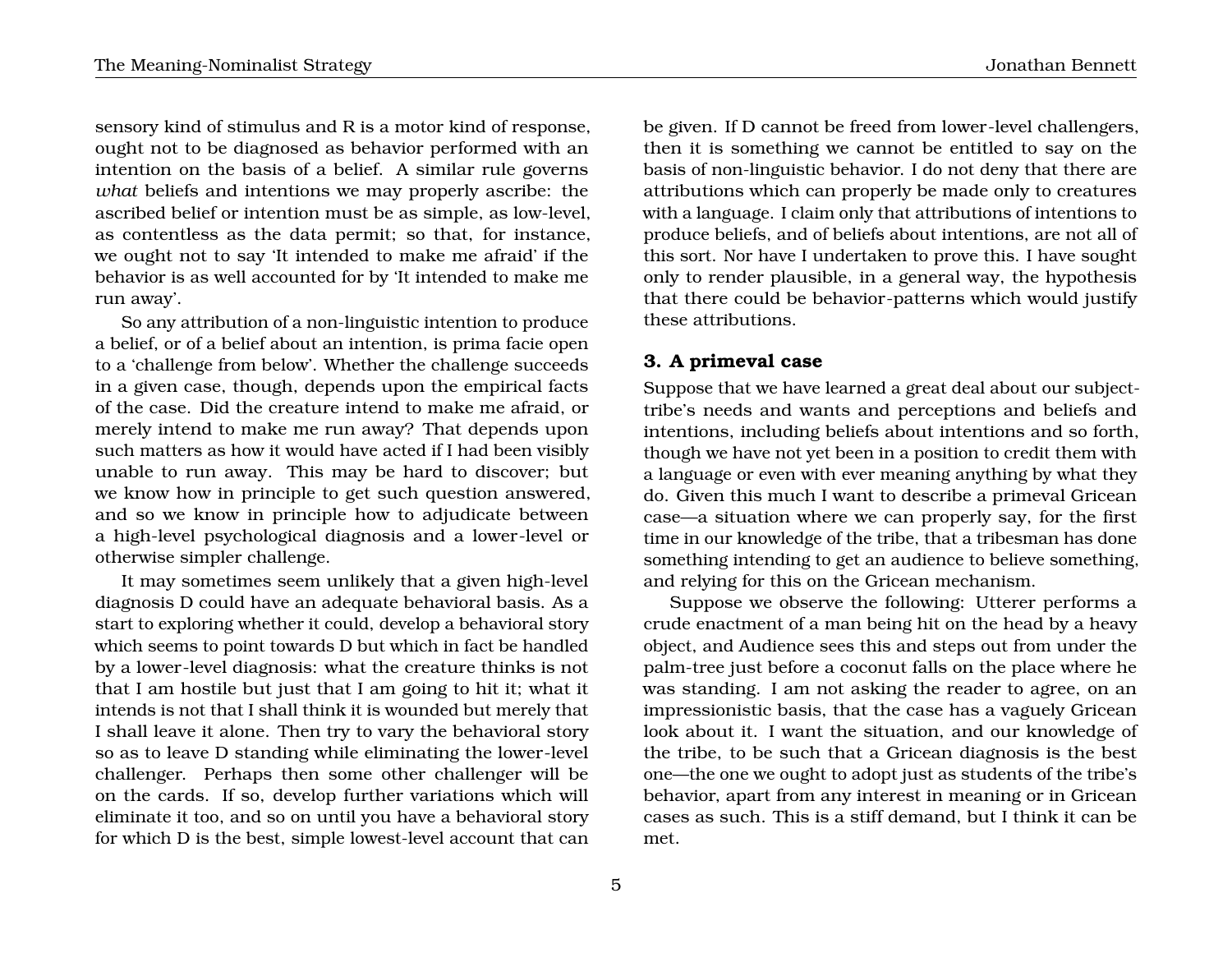I submit that our knowledge of the perceptions, beliefs, wants and intentions of the tribesmen, and of their knowledge of these aspects of one another, could entitle us to credit Audience with believing that Utterer intended by his performance

- **(a)** to achieve something;
- **(b)** to change his environment;
- **(c)** to change Audience;
- **(d)** to change Audience either visually or in some way arising from the visual change;
- **(e)** to get Audience to believe something;
- **(f)** to get Audience to believe something about someone's being hit on the head;
- **(g)** to get Audience to believe that he risks being hit on the head by a coconut.

What matters is just that Audience thinks that Utterer intends **(g)**. He doesn't reason his way along the sequence, though *we* might do so in considering what Utterer intended or what Audience believes that Utterer intended. My point in gradually building up to **(g)** is to indicate how behavioral data might entitle us to credit Audience with thinking that Utterer has the complex intention **(g)**. Without that break-down into seven steps, it might seem impossible that our evidence should point to **(g)** rather than to some other account of what Audience believes Utterer to intend; but the break-down changes the picture, I think. For example, it isn't hard to see what might justify the shift from **(b)** to **(c)**: Audience can see that Utterer can see that his performance won't get trees felled or fires lit or fish caught, and that in general it hasn't a hope of affecting—in a manner answering to Utterer's interests—anything except Audience himself. Similar considerations underlie **(a)**, and each move from **(a)** through to **(d)**. Nor is there any special problem about the move from **(d)** to **(e)**, except for those who object in principle to

non-linguistic beliefs about intentions to produce beliefs. The shift from **(e)** to **(f)**, obviously, depends on the fact that Utterer has acted in a way which could serve as a natural reminder or pointer for Audience to the idea of someone's being hit on the head. The final move from **(f)** to **(g)** rests on Audience's knowing that the only belief about someone's being hit on the head which Utterer could want Audience to acquire at that time would be the belief that Audience himself was in danger of being hit on the head. In the circumstances there just isn't anything else about head-hitting that Utterer could think it worthwhile to try to get Audience to believe. But this works only because we have already got as far as **(f)**—that is because the peculiar nature of Utterer's performance has narrowed down the choice to a certain relatively small genus of propositions. So the move from **(e)** to **(f)** is absolutely crucial. I shall return to it later.

Now, if we can credit Audience with thinking that Utterer intends him to believe that P, then we can also credit Audience with being led by that to believe that P. All we need is a general background of trust which can created without invoking meanings: for Utterer can show that he is generally disposed to give Audience true and helpful beliefs, by taking pains to ensure that Audience has evidence that he might otherwise overlook.

What about *contrived cross-purposes* of the sort mentioned early in Section 2 above? Can we credit Audience with having any belief of the form 'Utterer expects to achieve his goal in *this* way, but he expects me to think that he expects to achieve it in *that* way'? To develop the story along those lines we should need a good head for heights, and a steady hand for the management of subtle and complex behavioral details; but no doubt it could managed somehow. Avoiding such a diagnosis, however, is not a problem. To say that we can develop the story along other lines—i.e. that we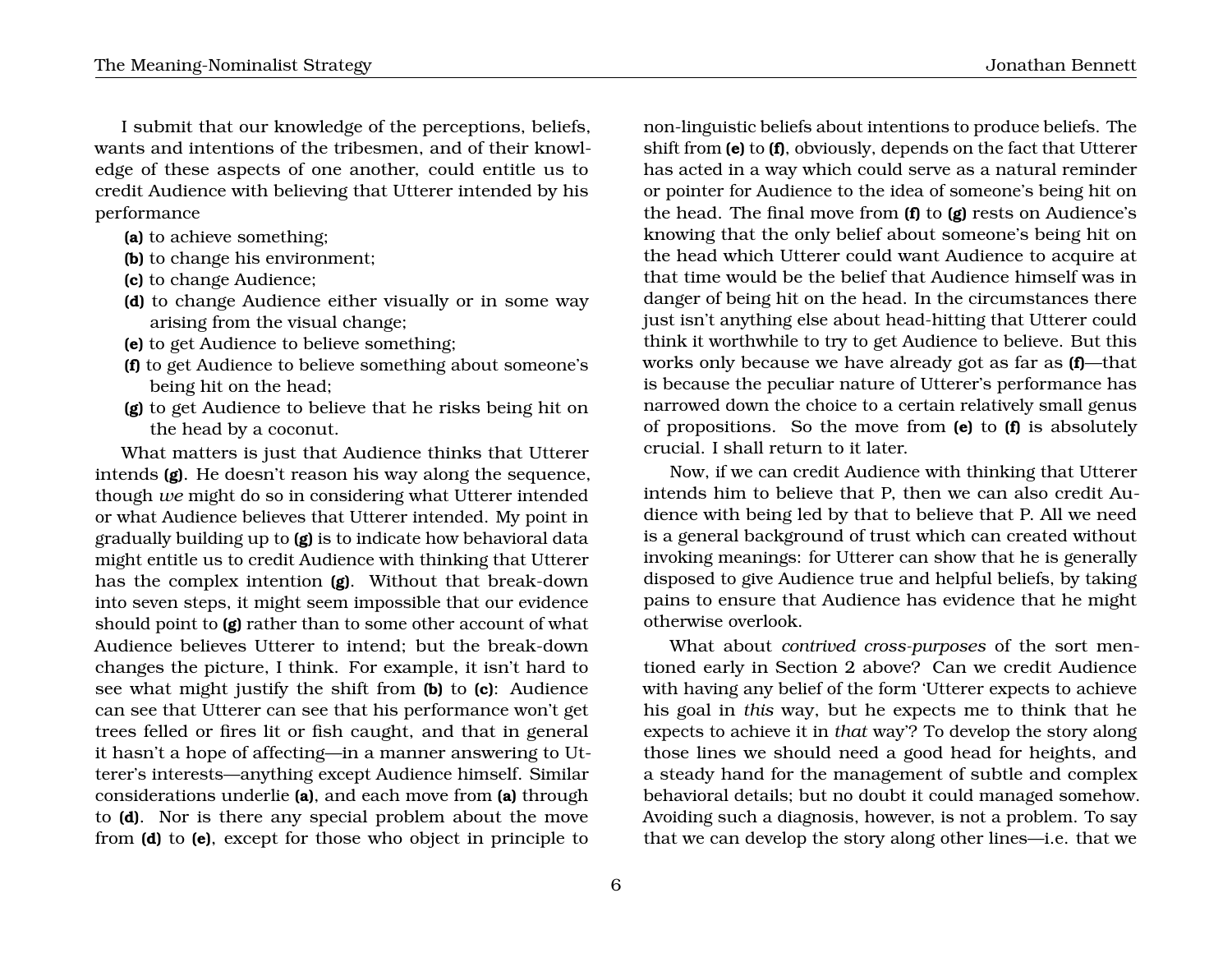can avoid crediting Audience with thinking that Utterer is contriving cross purposes—is to put it mildly.

So we can be entitled to say that what operated in Audience was the 'Gricean mechanism' as defined in Section 2. Audience thought that Utterer intended to get him to think that P: he didn't think that Utterer expected this to be brought about through Audience's being in error about an aspect of what Utterer was up to; and his recognition of Utterer's intention led him—through trust in Utterer—actually to believe that P.

But our entire basis for all these attributions to Audience consists in behavioral data which have been available to Utterer also. So there is no difficulty in principle about our being able to say not just that the Gricean thing happened but that Utterer intended it to happen. That is *Utterer intended Audience to think that P, and he was relying on the Gricean mechanism for the realization of this intention*. So we have our first Gricean case—our first case, if Grice is even half right, of a tribesman's doing something and thereby meaning that P. We have had to appeal to general facts about the tribesmen's behavior-patterns, standing wants, dispositions to believe, and so on, but not to any other cases of meaning. *A fortiori*, we have not had to bring the given case under any general meaning-convention. All this, I submit, is a substantial vindication of meaning-nominalism as not just a pious hope but a practical analytic program.

Let me emphasize: this section claims that *we could have* behavioral data which entitled us to say that a tribesman's action was a case of meaning according to Grice's analysis. I have tried to make this claim plausible by indicating the sorts of data which would support various parts of a total Gricean diagnosis of an action; but I have not tried to present in detail a possible set of data which would do the job.

# **4. Convention**

Lewis's analysis, in essence, is as follows.<sup>1</sup> A group may need to coordinate their actions in some way, so that what it would be best for each to do depends on what the others do. If they wish to meet, each wants to go were the others go. If they wish to re-establish the broken telephone connection, each wants to dial if and only if the other hangs up and waits. Coordination may be reached through prior agreement, either about the particular case or about all cases of a certain kind; but there are also other bases on which each member of the group may guess what the other(s) will do. In particular, it may be that a certain coordination-achieving procedure C has regularly been followed by the group in situations of kind K, and that there is mutual knowledge within the group that this is so—meaning that each member knows that in K situations C has been followed, knows that the others know, knows that they know that he knows, and so on. In a new K situation, if the group cannot convene and discuss how they are to act, they are almost certain to follow C once more. This is because, unless some extraordinary event has created a mutual belief among them that some other procedure is uppermost in everybody's mind, C is the only procedure which each can reasonably think the others are pinning their hopes on, and thus the only one that each can pin his own hopes on. This being so, it will be reasonable for each to perform the action which is his part of C, and so it will be reasonable to expect that C as a whole will be followed by the group.

This is a situation where a behavioral regularity—*in K situations C is followed*—is maintained because it is mutually known to have obtained in the past, and provides the group

Lewis, op.cit.,  $p. 58$ .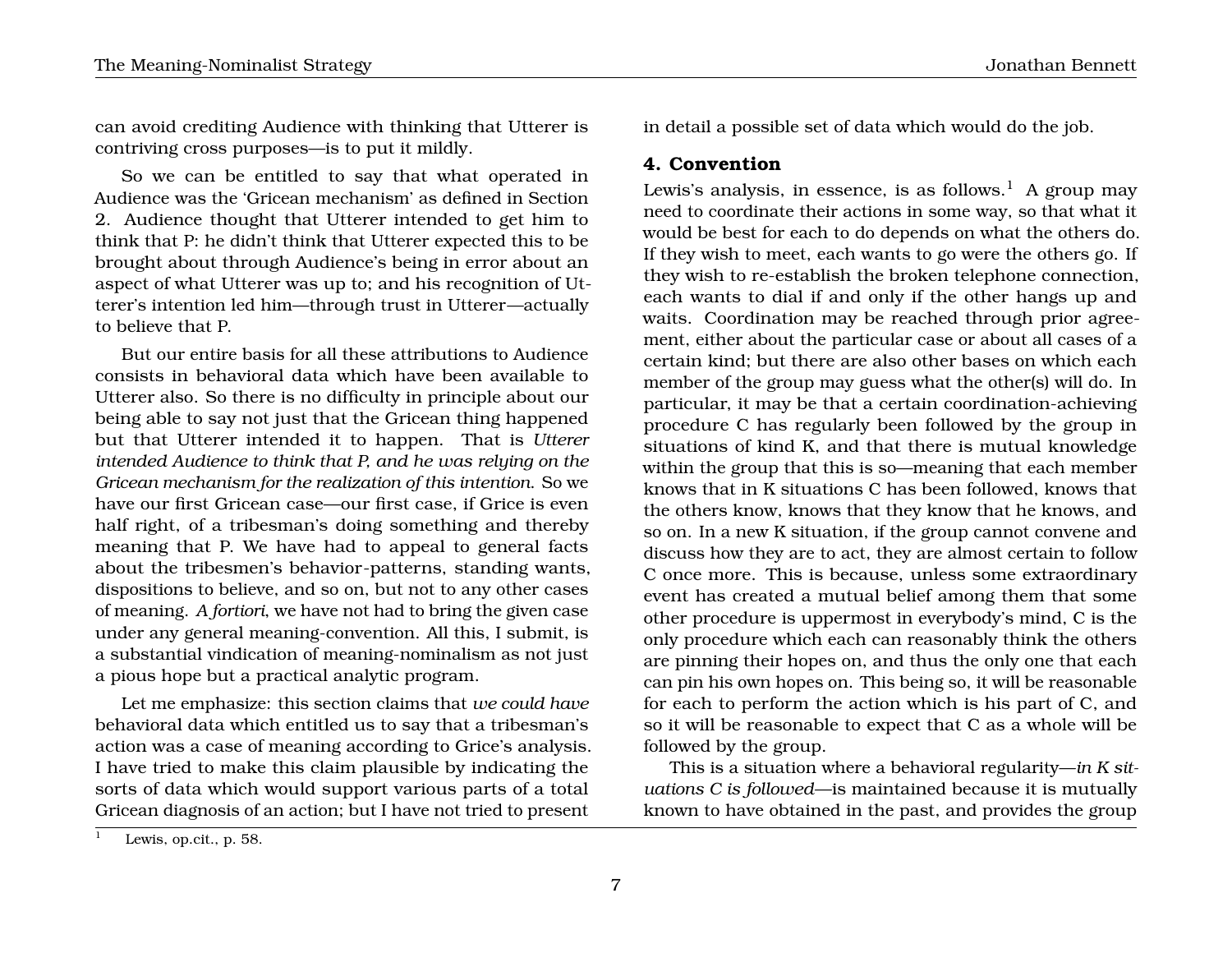with their best or only chance of achieving coordination in new K situations. A regularity of that sort, maintained for that reason, is a convention.

I borrow 'mutual knowledge' and 'mutual belief' and their cognates from Schiffer (op.cit.). Mutual knowledge, in his technical sense, can easily be derived by extension from the two-person case, which is all that needs to be discussed here. To say that *x and y mutually know that P* is to say that in the series of propositions

x knows that P y knows that x knows that P x knows that y knows that x knows that P

and so on, and in the series

y knows that P x knows that y knows that P y knows that x knows that y knows that P

and so on, there are no false members. Perhaps every member of each series can be true; but arguably each series degenerates into a sort of meaninglessness, its later members being neither true nor false but mere word-play. Cargile has argued persuasively that after about the fourth member of the series there cannot by any serious question of truth or falsity. $^1$  I need not go into the point. The negative formulation, which I have adapt from Grice's handling of the contrived cross-purposes mentioned in Section 2, says all that I need and keeps me out of controversy.<sup>2</sup>

In trying to apply Lewis's account of convention to the concept of meaning we immediately encounter a problem, namely: in cases of meaning, what is being coordinated with what? Lewis's whole account is tied to the coordination of actions; but in cases of communication it is not clear what actions speaker and (especially) hearer are in question. 'Each "gives a meaning" to the utterance, and coordination is achieved if they give the same meaning'—perhaps, but that formulation just papers over the cracks, for meaning-giving is not a kind of action.

Lewis applies his concept of convention smoothly to one sort of communication—called 'signaling'—which does involve the coordinating of actions, properly so-called, by speaker and hearer. But he points out that signaling is very restricted and specialized: it requires that there be some action which both speaker and hearer judge to be the best thing for the hearer to do if the communicated message is true; and there are other severe limitations as well.<sup>3</sup>

This leads Lewis to emphasize a quite different application of the concept of convention, in which conventions serve to coordinate speaker with speaker. The vital question here concerns the relation between  $U_1$ 's speaking and  $U_2$ 's speaking, not between U's speaking and A's understanding. Lewis says:

> Generality is served by concentrating on the one-sided coordination among communicators which is present in all indicative communication, not on the occasional two-sided coordination between a communicator and his audience. $4$

<sup>1</sup> James T. Cargile, 'A Note on Iterated Knowings', *Analysis* 30 (1969–70), 151–155; also Colin Radford, 'Knowing and Telling', *Philosophical Review* 78 (1969), 326–336.

<sup>&</sup>lt;sup>2</sup> Grice, 'Utterer's Meaning and Intentions', p. 159.

Lewis, op. cit., pp. 160ff.

<sup>4</sup> Ibid.,  $p180$ .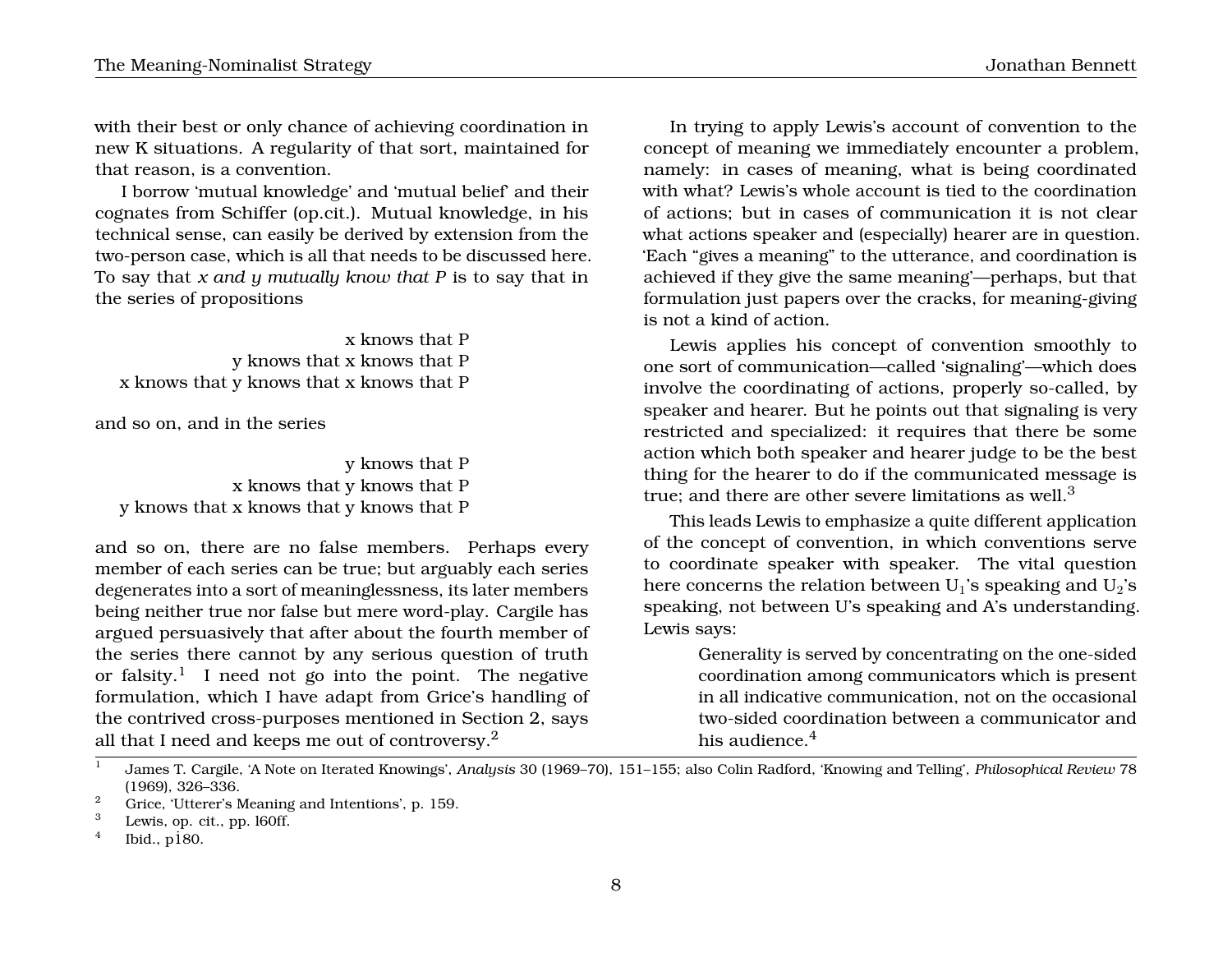No doubt coordination among speakers is vital to all reallife linguistic situations: real languages are social, in the sense of being used by many speakers, and the question of whether you and I can communicate with one another is often practically equivalent to the question of whether we speak the same language. But generality of an important kind is lost if we attend only to social languages. There are no conceptual difficulties, though there may be psychological ones, about the idea of a community in which no-one's idiolect is significantly similar to anyone else's, though each idiolect is understood by the whole community.

That possibility, however improbable it may be in our world, highlights the fact that communication is essentially a transaction between speaker and hearer; and it seems plausible to suppose that conventions are somehow relevant to many cases of communication, considered just in themselves as speaker-hearer transactions and independently of any social language in which they may be embedded. So I want if I can to adapt Lewis's analysis of convention so that it will apply to two-person communication without the unduly severe restrictions imposed by 'signaling' in Lewis's sense.

The problem about doing this is perhaps obvious. In approaching communication from the direction of Grice's analysis of meaning, I make the hearer's essential role one of acquiring certain beliefs; and, as Lewis remarks, the acquiring of a belief 'is not normally a voluntary action and hence not an action in conformity to convention' (Ibid.). I agree with this, but I believe that Lewis's account of convention can be widened so that it applies not only to the species *action* but to a genus of items which include not just actions but also belief-acquisitions and perhaps some other items as well.

This generalization of Lewis's account is a fairly long business, and I shall devote my next section to it. I think it is instructive enough to be worth the trouble, and Lewis tells

me that he thinks so too. For the purposes of the present paper, however, we could save ourselves that trouble by adopting a formulation borrowed from Schiffer (op.cit.). Let us say that there is a convention whereby utterance-type S means that P within a given tribesman's idiolect if (a) in the past he has uttered S only when he meant that P, and (b) this fact is mutually known to him and his hearers, and (c) because of the mutual knowledge mentioned in (b) it continues to be the case that when he utters S he means and is understood to mean that P. This formulation, like Lewis's, embodies the crucial idea of conventional meaning's being more than mere usual meaning, the extra element consisting in the idea of a regularity's being adhered to because it is mutually known to have obtained in the past—where 'because' reflects a reason rather than a cause. Much of the detailed work Lewis does on the basis of his analysis—including his relating 'convention' to 'arbitrary', to 'agreement', to 'norm' and to 'rule'—could be fairly easily reconstructed in terms of Schiffer's formulation.

## **5. Lewis's analysis generalized**

Satisfactory as that short-cut is, I think that there can be profit and pleasure in seeing how Lewis's analysis can be generalized so that it directly covers coordination between speaker and hearer. The essence of this generalizing procedure is a move from the species *action* to a wider genus of what I shall call *doings*. When I use parts of the verb *to do* to stand for this genus, shall use italics as a reminder that this is a term of art.

When I say that a person *does* something at a certain time, I mean that

> there is some value of  $\phi$  such that (1) that person  $\phi$ s at t, and (2) one's beliefs can be at least partial reasons for one's φing.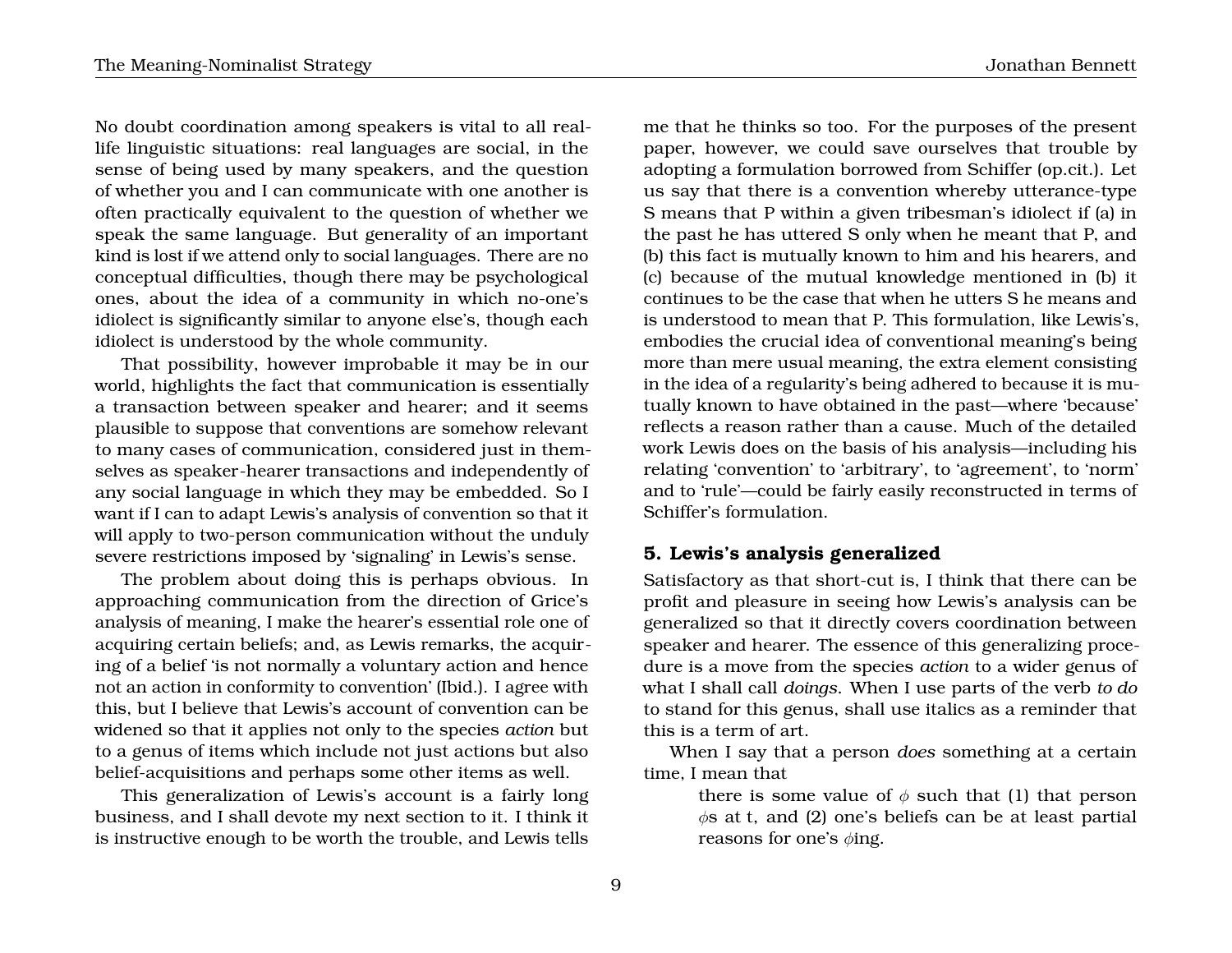On this account human actions are all *doings*. So also are belief-acquisitions: (1) they can be reported in sentences of the form 'x  $\phi$ s at t', and (2) the reasons for one's coming to believe that P can include other beliefs that one has. Also, one can deliberate, consider, wonder what to believe (and whether to believe P), just as one can deliberate etc. what action to perform (and whether to perform X). In each case one can weigh up reasons, and these will be—or at least include—beliefs. *Doings* include the acquisition of various states which have a belief-component, e.g. fears, and perhaps other items as well, but none of these have to be considered here. Nor need I follow up the fact that my explanations allow us to classify as *doings* items which are not happenings at all, e.g. beliefs. The doings which centrally concern me are all actions or belief-acquisitions, which are happenings. '

I contend that the class of *doings*, as I have explained it, is a conceptual natural kind rather than just the product of a pun. I defend this not by minimizing differences but by stressing similarities. Reasons for actions, unlike reasons for beliefs, typically include not just beliefs but also wants and approvals and aversions and the like. (The wish may be father to the thought, but not a reason for it.) I don't deny that there is this difference. Still less do I represent belief-acquisition as a kind of action. Someone might voluntarily act to acquire the belief that P because having it would help him to behave in money-making or God-pleasing ways, say. His reasons for doing this would include wants or the like, and any beliefs which they included would not tend to support P but merely help to make the practical case for acquiring the belief that P. I identify this very special case only in order to set it aside. I am concerned with the standard case in which 'his reasons for acquiring the belief that P' are 'his reasons for thinking that P' or 'the beliefs of his which support P or tend to confirm that P is true'. In this

standard case, wondering whether to believe P is wondering whether P.

Reasons for acting and reasons for believing, despite their differences, have enough in common for my purposes. The vital point is that what someone will come to believe, just like what actions he will perform, can depend upon and be predicted through what beliefs he now has. The importance of this will appear in a moment.

Lewis's account of coordination and convention can be rewritten with 'action' replaced by the more general '*doing*', and *mutatis mutandis*. It will then cover not just the cases to which Lewis's original analysis applies but also others including this:

> In a community of two people, U wants to act so as to get A to believe that P, relying on a mechanism which involves A's recognizing that intention; and A, confronted with U's action, wants to know with what intention it was performed. In this situation, 'coincidence of interest predominates' (Lewis, op.cit., p. 14), and coordination is achieved if U does act with the stated intention and A does recognize what that intention was, i.e. comes to have a true belief about why U acted as he did. Now, if U and A mutually believe that in the past whenever U has performed an X action he has meant and been understood to mean that P (all that being spelled out à la Grice), then this mutual belief *both* gives U a strong reason for again performing an X action as his way of realizing that intention *and* gives A a strong reason for believing that when U performs his next X action it is with the intention of getting A to believe that P. And so a certain coordination in their doings is achieved: their mutual belief in or knowledge of a past regularity has led them to maintain the regularity in further instances,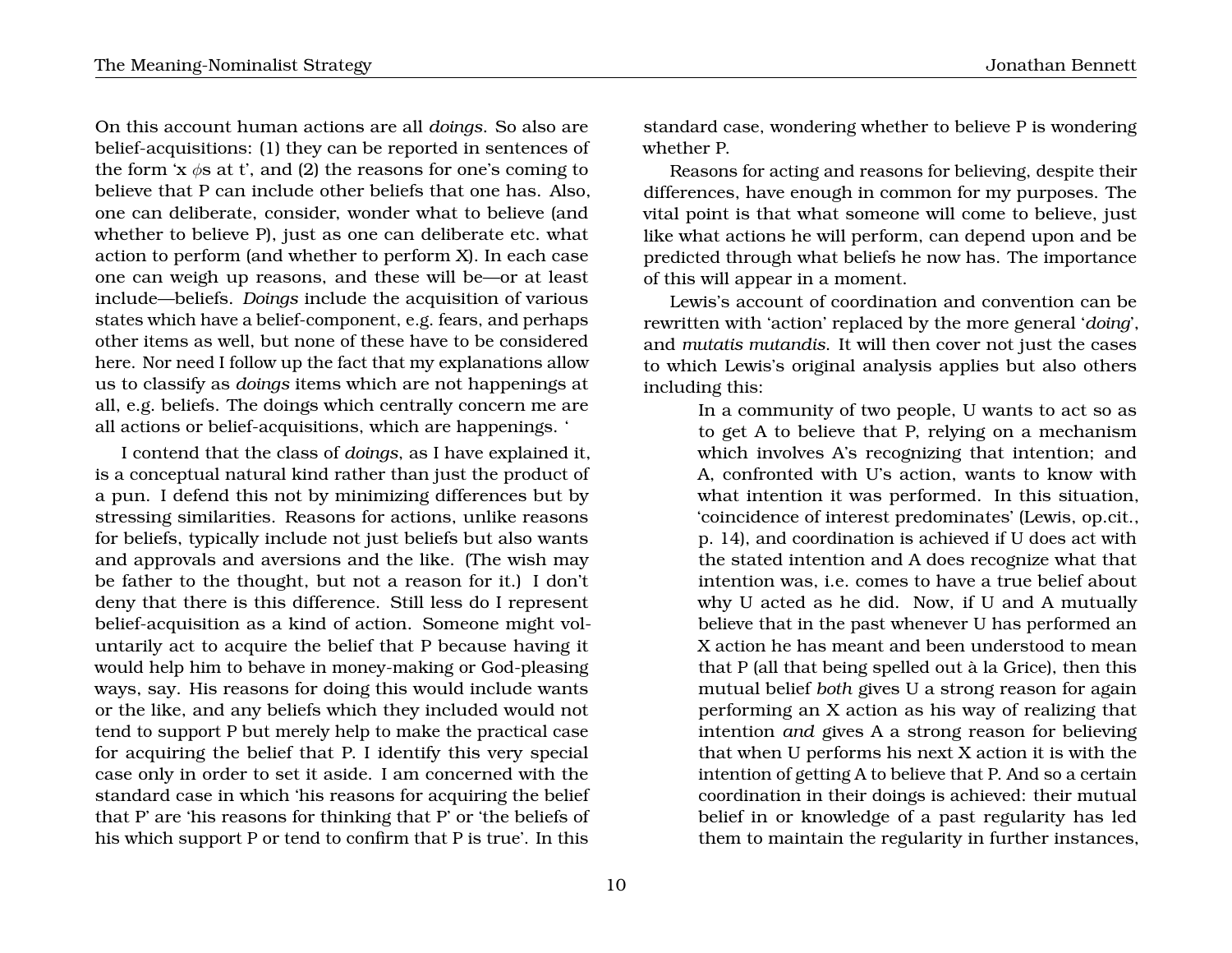regarding it as their best chance of continuing to achieve coordination.

The vital point is that the relevant *doings* in this situation, although not all actions and not all "voluntary', are all under the control of beliefs in such a way that they can be explained as arising from the existence of a certain mutual belief and can be predicted accordingly.

Cases of communication differ from Lewis's examples in four ways which do not consist in—though some may result from—the fact that communication involves *doings* which are not actions. Striking as these differences are, they do not vitiate my procedure.

**(i)** The utterer's question is: what can I do which will communicate that P? He has a certain intention, and his problem concerns what action to slide in under it, so to speak. This can be seen not as a practical problem of how to act but as a purely theoretical problem about what action is most likely to realize the given intention. One merit of my concept of a *doing* is that it spares us from having to delve too deeply into this matter. The utterer's problem, whether of the form 'How to act?' or 'What to believe?' or a peculiar mixture of the two, certainly has the form 'What to *do*?' in my technical sense of '*do*'; and that is all I need.

**(ii)** The hearer's *doing* depends logically upon the speaker's, for what the hearer *does* is to acquire a belief about the speaker's utterance. This seems to be connected with the next point.

**(iii)** The speaker has a coordination problem because he wants to realize a certain intention, and it is only after he has tackled the problem—i.e. made his utterance—that the hearer has a coordination problem at all.

Perhaps features **(ii)** and **(iii)** are present only because we have generalized from actions to *doings*—I am not sure about that. Anyway, the generalized Lewis analysis can take them

in its stride. For it remains the case that speaker and hearer want to produce a state of affairs in which their *doings* are related in a certain way, and that they can be helped to achieve this by their mutual belief that a certain regularity has obtained in the past.

**(iv)** If speaker and hearer mutually believe that whenever the speaker in the past performed an X action he has (for short) meant that P, this will suffice to get them to do what is needed for coordination in this new situation That is, they need only a mutual belief about a past regularity involving only one of them. This, however, is not because of the move from 'action' to '*doing*', but merely because we are dealing with coordination amongst just two people. To take an 'all action' case with only two people: if you and I mutually believe that in the past whenever our phone connection has broken I have hung up and waited, that is enough to give us grounds, the next time it is broken, for me to hang up and wait and for you to redial.

In communication the hearer doesn't 'act according to a convention', because he doesn't act at all. But such cases are governed by conventions: the hearer's understanding is explained by his knowledge of a convention, i.e. by his being party to mutual knowledge of a past regularity satisfying certain conditions.

Before leaving Lewis, I should mention something I have so far suppressed. It is that a statement of the form 'In doing X, U adheres to regularity R as a convention' may entail that U means something by X, even if R itself involves no reference to reliance on the Gricean mechanism or indeed to anybody's intentions. Lewis's proof of this is based, of course, on his analysis of convention (Ibid., pp. 154–156); but my generalization of the analysis doesn't affect the essentials of the proof, and merely serves to bring more regularities within its scope. The essential point is that the statement 'When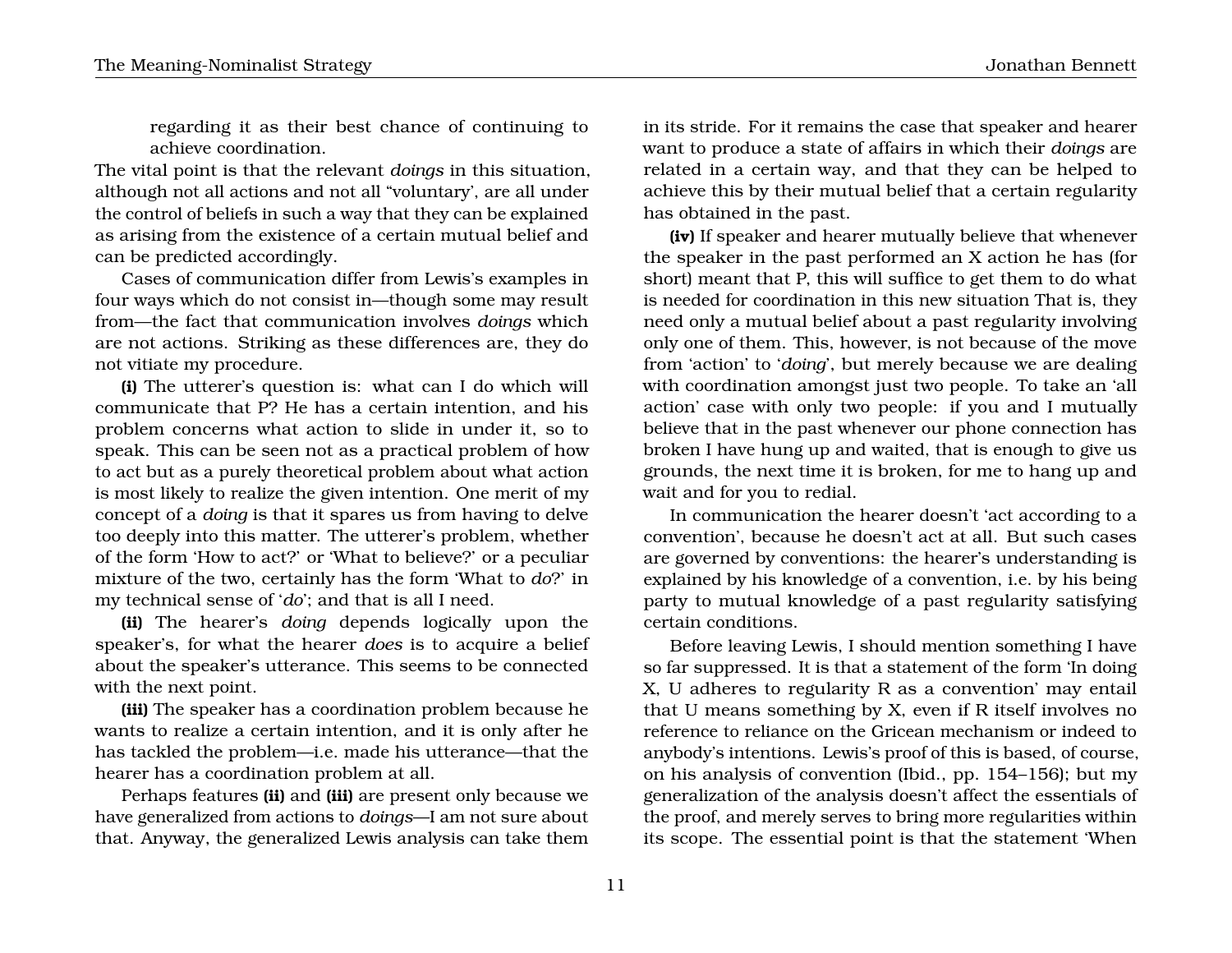X did U he was adhering to R as a convention' is a complex statement about the beliefs and intentions of U's which explain his doing X. Furthermore, it involves attributing to U just the sort of thing that is so characteristically Gricean, namely second-guessing about someone else's beliefs and intentions regarding U. For details, see Lewis.

Lewis agrees that Gricean meaning can occur without conventions' being in any way involved (pp. 158–9); and I have chosen to start there, introducing convention at a later stage. Still, it does need to be noted that if 'meaning' obeys the Gricean conditional, and 'convention' obeys the Lewis analysis, the phrase 'conventional meaning' is pleonastic.

## **6. Origin of meaning-conventions**

If a convention is, in brief, a regularity which the tribe maintain because they know it to have obtained in the past, then its first instances cannot have occurred as instances of a convention. Why, then, did they occur? As Lewis shows in an illuminating discussion, there could be many answers to this (pp. 83–88). A convention could originate in an agreement: the parties agreed to a certain regularity, conformed to it (for a while) because they had agreed, and (thereafter) because it was established and mutually known and the best available solution for a certain kind of coordination problem. This is an unlikely account of the origin of meaning-conventions, however, even if Lewis is right that an agreement need not involve the use of language (pp. 87f).

A more plausible guess is that meaning-conventions evolved from regularities whose instances were like my primitive Gricean case, with meaningful utterances becoming more conventional in their basis as they became less able to stand on their own feet. To give a simple illustration: the second time Utterer wants to warn Audience about a coconut, his enactment of a man being hit on the head is

even cruder than it was the first time, so that it might have failed to carry Audience's mind to the thought of someone's being hit on the head, if Audience hadn't recalled the earlier coconut-warning—this being exactly what Utterer intended should happen. This is not yet a convention, but it is close.

My meaning-nominalist program does not require me to opt for any one theory about the origins of meaningconventions, just so long as it allows that such conventions could originate somehow.

# **7. Knowledge of meaning-conventions**

If someone is to mean that P by an utterance without any meaning-convention's being involved, then he must regard his utterance as somehow naturally connected with P—for example by closely resembling something which would be strikingly characteristic of any state of affairs in which P obtained, or by resembling something which reminds the audience of some particular state of affairs where P held, or the like. Thus, in my origin Gricean case, the utterer enacted a man being hit on the head by something like a coconut.

This is obviously tremendously limiting, and one great service convention renders is to remove those limits. In every case of meaning it must be reasonable to expect the audience to connect the utterance with P rather than with any other proposition; and if this has to be achieved by the utterance's being a natural reminder of P, so to speak, that severely limits what the utterance can be like. But with conventional meaning the utterance has only to be of some noticeable kind which regularly means that P; and that imposes no restrictions on what physical features it may have. Any sort of utterance could conventionally mean that P; and once such a convention exists and is known to the tribesmen, individual utterers can reasonably expect instances of it to be understood by their audiences. (That point holds good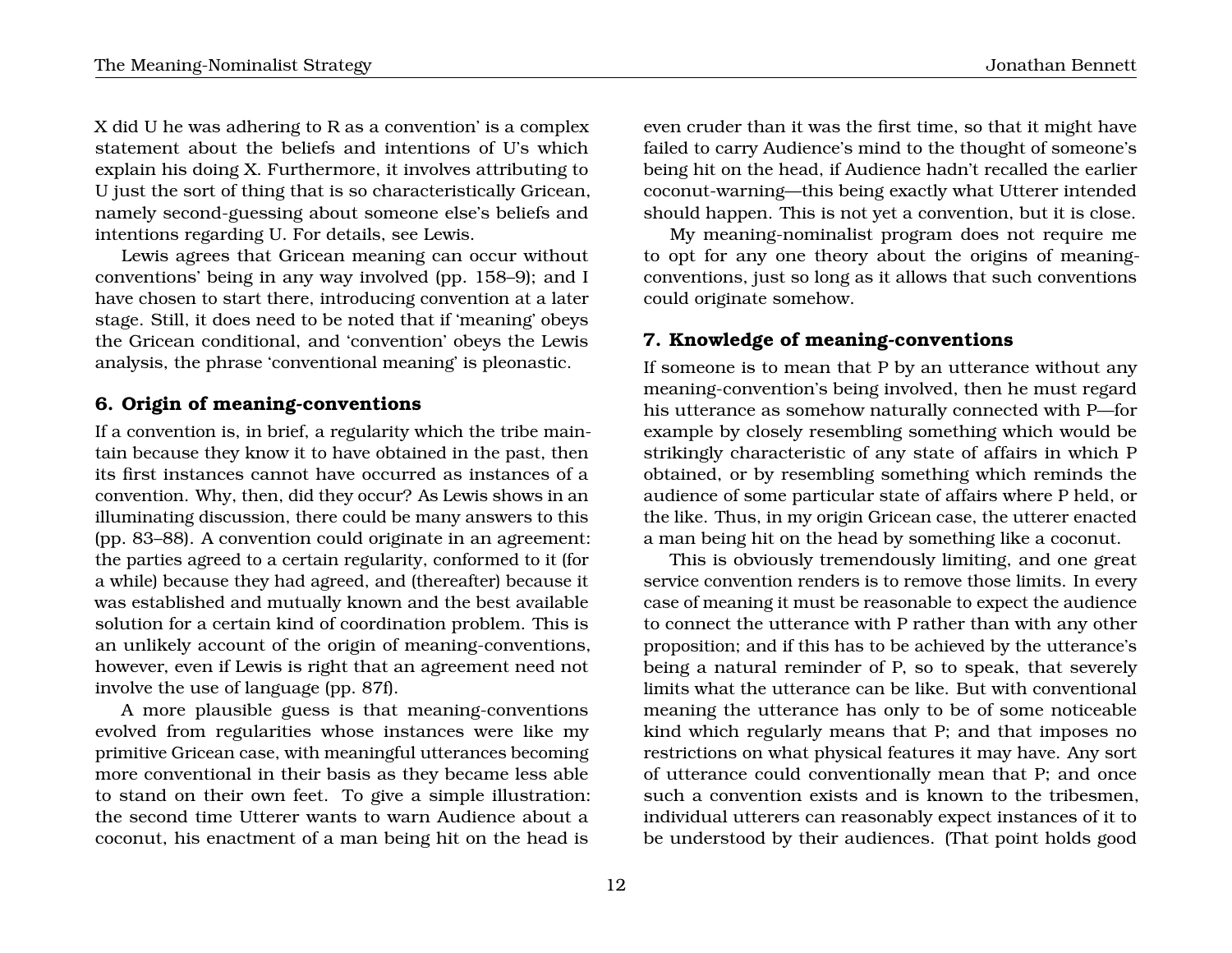even if only one tribesman ever utters anything: it concerns primarily speaker-hearer conventions, and only derivatively speaker-speaker conventions. That is one reason for wanting the concept of convention to help with idiolects and not just with social languages used by many speakers: the removal of the cramps of the 'natural reminder' requirement doesn't logically require that more than one speaker be involved.)

Leaving aside the question of how conventions get started, let us ask: given that a meaning-convention is operative within the tribe, how can anyone—young tribesman, or we as observers—come to know about it? To learn that S conventionally means that P we must learn that usually when an S-token is uttered the utterer means by it that P, and so we must be able to discover in some instances that individual utterances of S-tokens meant that P. But how can we understand any individual instance of the convention without knowing the convention? This is a real problem, because an utterance-type which conventionally means that P is unlikely to have tokens which portray or enact or naturally remind one of (anything associated with) P. In short, an utterance is unlikely to relate to its meaning both conventionally and in some other way; yet the learner has to connect them while not knowing the convention. How is the trick worked? Some conventions can be verbally explained, but obviously that cannot be the whole answer. We must learn about some meanings just by observation of the tribe's ordinary communicating activities.

It doesn't matter that 'for most utterances the nonlinguistic context simply does not make obvious some purpose the speaker has in uttering it', $^1$  just so long as there are enough utterances for which the speaker's purpose can be known without reliance on knowledge of meaning-conventions. In

fact, not even that is needed, for no case needs to be fully diagnosable or understandable in complete isolation. Suppose we want to test the hypothesis that utterance-type S conventionally means that P. Even if we can never say of any individual S-token that given all the circumstances it must have meant that P, we may still learn that one S-token meant something within a certain range, a second meant something within a different but overlapping range, and so on—until eventually there is only P left as common to all the cases that have been studied. (This is subject to fuzziness in the notion of propositional identity; and if Quine's indeterminacy thesis is right there will also be another challenge to P's uniqueness.<sup>2</sup> But these are complications, not objections; and in what follows I shall ignore them.) If there is no convention governing S-tokens as such, then every hypothesis about the meaning of S will fail. I use 'hypothesis' advisedly: the learner need not be unaware that there are meaning-conventions operative within the tribe. Indeed, he may have an easy clue as to when an utterance has a conventional meaning—assuming that the tribe will have some physical kind of behavior, e.g. vocal behavior, which is their main vehicle of meaning and is seldom engaged in for any other purpose.

It is plausible to suppose that one can learn about individual conventions by this sort of elimination. However, I want not just plausibility but a recipe for generating evidence about conventions. That is, I want kinds of facts which are often available and which enable us, as learners, to identify or at least circumscribe a speaker's meaning without knowing what convention he is applying. But there is a danger to be averted, namely that these kinds of facts—if we can find them—will be available only in cases where the convention

<sup>&</sup>lt;sup>1</sup> Welker, op. cit., p. 571.

<sup>2</sup> W. V. Quine, *Word and Object*, New York 1960, ch. II.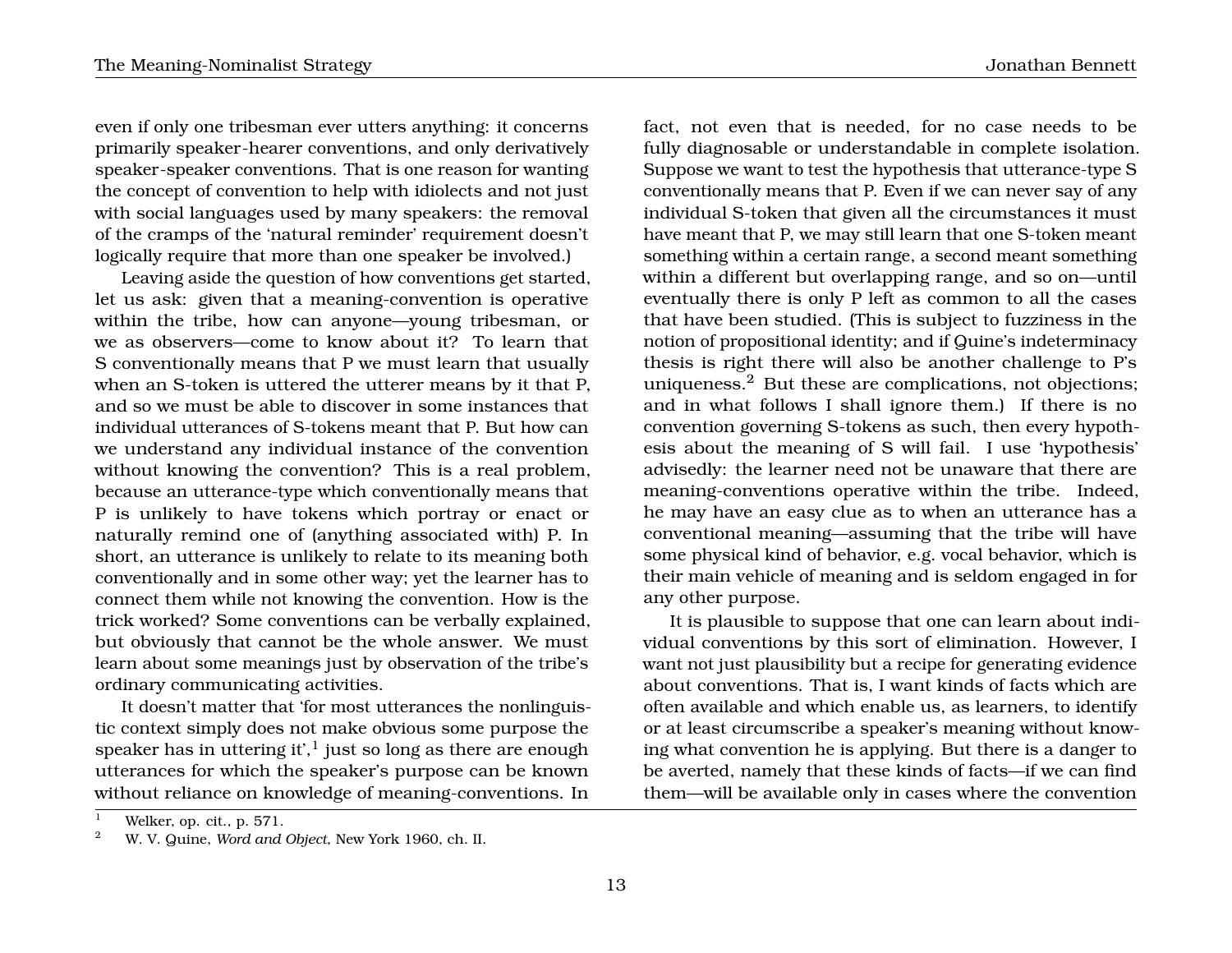is somewhat idle. The more surely and narrowly we can circumscribe the speaker's meaning without knowing what the relevant convention is, less essential work the convention will be doing in that situation—or so one might think. For if we can understand the utterance without knowing the convention, why shouldn't the primary or intended hearer do likewise? It would be depressing if meaning-conventions had to be learned through attention to the weakest examples of conventional meaning, where meaning-conventions are not entirely needed for communication to succeed. The problem would be solved if there were enough cases where the language-learner knew something relevant which the primary hearer didn't know because he was deaf or looking the wrong way or the like. That line of solution, however, threatens to put language-learning too greatly at the mercy casual circumstance. Do we just have to hope that we shall find enough situations where we know something helpful which the primary hearer doesn't know? My own solution to the problem, to be expounded in the next section, includes something like the solution sketched above, buttressed by a complete answer to this latest difficulty. Specifically, I shall show that it must be the rule rather than the exception for the primary hearer to be ignorant something relevant which could be available to the learner; so that, rather than merely having to hope that enough such cases will occur, we can depend upon their doing so.

Any theorist about meaning ought to face this problem about how one can learn about meaning-conventions, for it can hardly be controversial say that we need access to occasion-meanings other than through knowledge of conventions. It is sometimes said that we have such access through observations of the circumstances in which various utterances are uttered: that is no doubt true, but it doesn't say much except that the problem's solution, if it has one, lies in the public domain. I want something more specific, preferably not a mere inventory of dozens of kinds of clues to meaning, even ones united by a 'family resemblance'.

There is a worthwhile intermediate level of generality. I shall describe two sources of knowledge about meanings: although much more specific than 'observation of circumstances', they are still highly general. Also, they are central and fairly comprehensive: many of our sources of knowledge about meanings are special cases of these two.

## **8. Hearer's belief and hearer's need**

In each speaker-hearer situation, according to the Gricean paradigm, the speaker has a fair degree of expectation that the hearer trusts him. This, together with a weak further assumption to the effect that the tribesmen are both attentive and retentive, implies first that the hearer does generally trust the speaker and second that the speaker is generally to be trusted—i.e. seeks to give the hearer a true belief. That involves his not being deceitful and not being relevantly misinformed (I ignore the case where deceit and misinformation cancel out, yielding truth), and that may seem a lot to swallow. But the assumption about deceit is supported by the general reflection that a public language is a cooperative endeavor which cannot function without a measure of goodwill. Lewis's analysis points to a deeper grounding for this same point, for according to it a convention is essentially tied to situations which are non-competitive in that 'coincidence of interest predominates' in them. The assumption about the speaker's not being relevantly misinformed can also be defended on other grounds than that we need it for the Gricean paradigm. If we are not just frivolously making mysteries, the thought 'Perhaps the speaker is usually mistaken in the beliefs he tries to communicate through the Gricean mechanism' must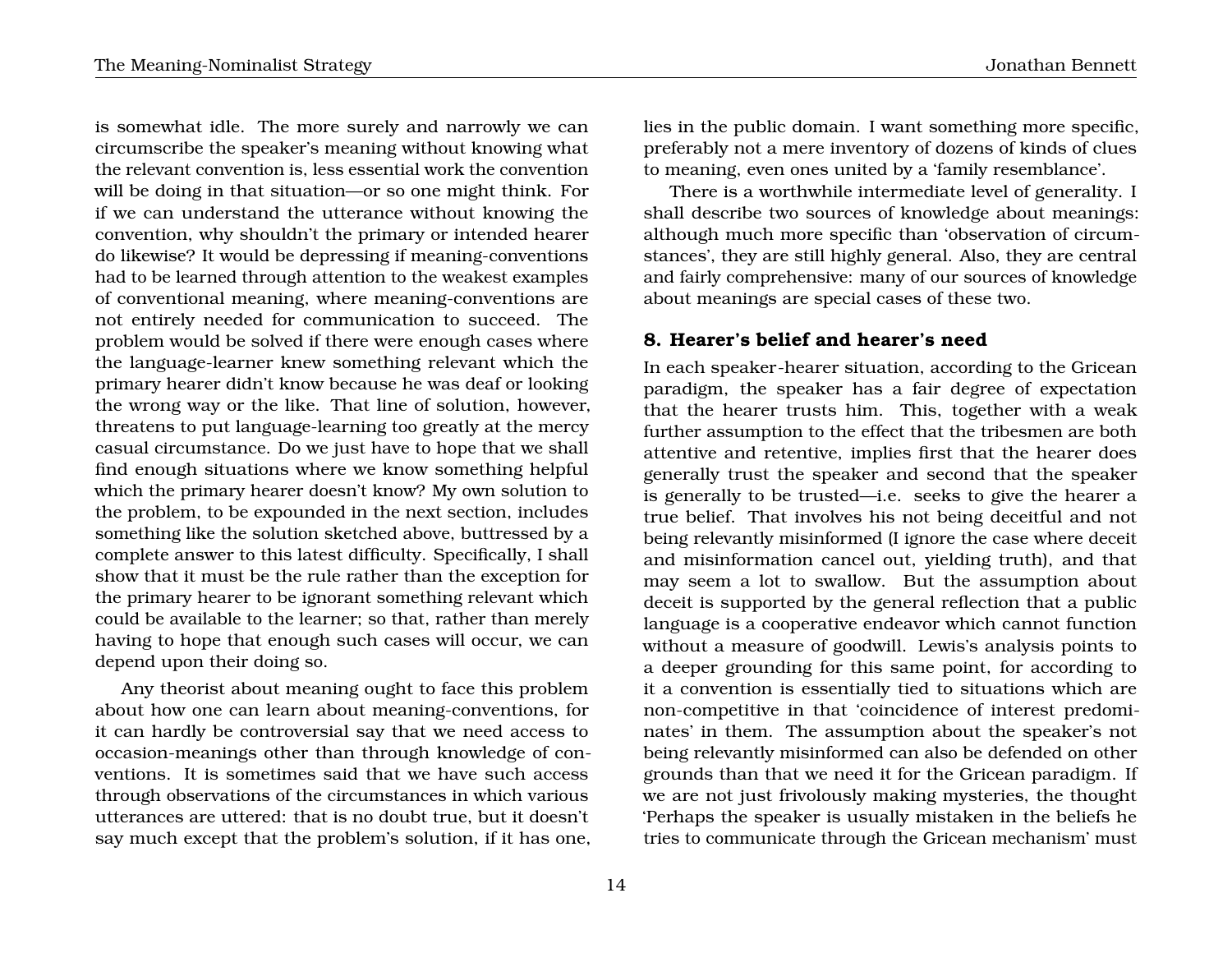be allowed to stand or fall with the stronger thought 'Perhaps the speaker is usually mistaken in his beliefs'; and I think it will be generally agreed that the latter thought can be dismissed—and therefore the former with it. There remains the question of what is wrong with the idea of someone's being mostly wrong in his beliefs. $^{\rm l}$  I suspect that the answer lies in the facts about the behavioral basis for attributing non-linguistic beliefs. A full account of that basis would, I suspect, contain as a well-grounded theorem the claim that it must be the exception rather than the rule for the attributed belief to be false.

So I assume that we have a large variety of paradigm Gricean speaker-hearer situations, i.e. ones in which the hearer rightly trusts the speaker. I now turn to the promised two sources of knowledge about what speakers mean.

One of these is an item which the hearer cannot have in time to use it as a substitute for knowledge of the relevant meaning-convention. This is the evidence provided by the belief the hearer does in fact acquire as a result of hearing what the speaker says. Although when the episode is over the hearer too can know what belief he acquired, it is obvious that since he acquired it through understanding the utterance his knowledge of it can't be a means to his understanding the utterance, and so can't threaten to render the convention idle on this occasion.

This hearer's-belief basis for understanding utterances is available to us only when the hearer (1) understands the utterance, (2) believes it, and (3) manifests his belief in action. There is no problem about (1). That hearers often understand speakers is implied by the very question we are asking, namely the question about how one can learn the content of the tribe's operative meaning-conventions. The

assumption (2) is a structural part of the Gricean paradigm presented above. As for (3): the whole program—including everything that leads to the asking of our present question presupposes that a good proportion of the tribesmen's beliefs are manifested in their behavior.

The second source of evidence about meaning is one which can be used by us as learners but can't normally be used by the primary or intended hearer. This consists in evidence as to what the speaker could want the hearer to come to believe at that time in those circumstances. Although we shall often have no evidence about this, there will be many cases where we can in this way circumscribe the speaker's meaning, sometimes narrowing it down to virtually a single candidate (subject only to the inevitable fuzziness and—if Quine is right—to rivals which are ineradicably on the cards and therefore do not harm my account). To take an example at the extreme of simplicity: if the hearer is threatened with a falling coconut which he can't see but the speaker can, and if he is in no other danger and not in a position to help anyone else, then this is evidence that the speaker means by his utterance that the hearer is threatened with a falling coconut.

Of course the hearer might look up and see the coconut. In other cases it will be harder for him to discover independently what it is that the speaker wants him to believe—e.g. because it involves features of the situation that he hasn't the skill or knowledge to detect (or the opportunity: the vital fact might concern something that happened earlier, in the hearer's absence). In any case, if he does discover that the speaker is likely to want him to believe that P, and comes to understand the speaker's utterance on that basis rather than through knowing the relevant convention, then the

<sup>1</sup> See A. M. MacIver, 'Knowledge', *Proceedings of the Aristotelian Society*, suppl. vol. 32, 1–24, especially pp. 23–4.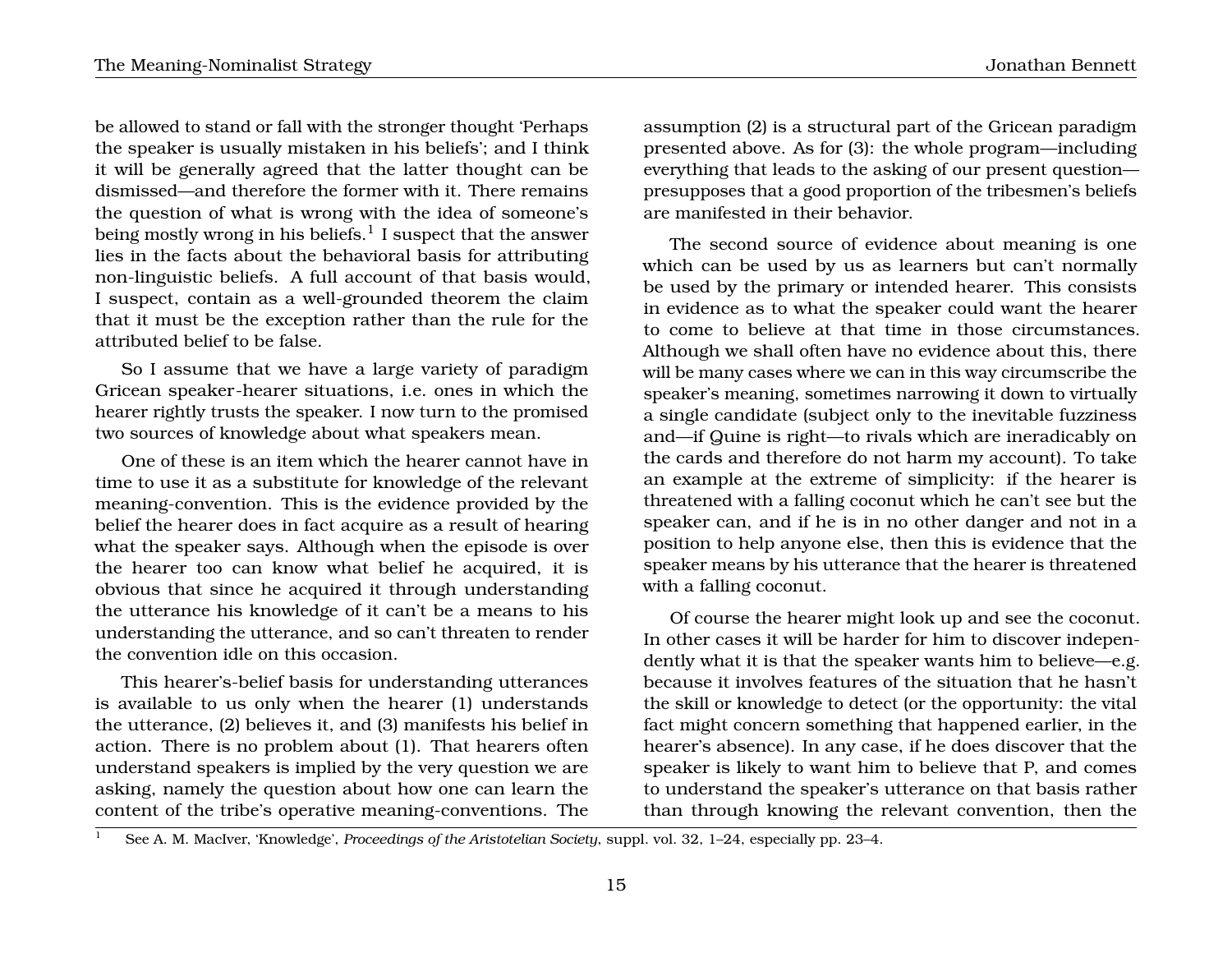utterance has failed not just as conventional meaning but as meaning. I shall try to explain.

In the paradigm which I defended early in this section, discovering what the speaker wants the hearer to believe is discovering what the hearer needs to believe or would be helped by believing; and, with only negligible exceptions, discovering *that one needs to believe that P* involves discovering *that P*. If the hearer finds that he needs the belief that P, that will normally be by coming to believe that P. But if that is his basis for understanding the utterance, then he can't be led by that understanding to the belief that P—for ex hypothesi he has that belief already. In such a case therefore the intended Gricean mechanism has been short-circuited, so radically indeed that the speaker's utterance has nothing at all to do with the hearer's coming to believe that P (except perhaps trivially, e.g. by making a noise which causes the hearer to look up and see the coconut). In some cases, a short-circuit could easily happen, while in others it couldn't. But to the extent that a given speaker in a given situation can reasonably mean that P, thus relying on the Gricean mechanism for the production in his hearer of the belief that P, to that extent a short-circuit is off the cards in that particular situation.

In saying that the hearer's-need basis is not normally available to the primary hearer in a meaning-situation, therefore, I am not making a wild statistical guess. Rather, I am saying something that follows from the essence of meaning. If in a given case the hearer's-need basis is available to the hearer, then the speaker need not rely entirely on the Gricean mechanism; so he relies on it either wrongly or not at all;

and either way the case is less than a paradigm of meaning.

Objection: 'If the hearer cannot easily discover that P independently of the speaker's utterance, why assume that a learner will be able to do so?' Well, if the hearer cannot easily discover that P independently of the speaker's utterance, why assume that *the speaker* will be able to? The answer to this is just that there are in many cases relevant differences of skill, knowledge and epistemic opportunity between speaker and hearer; and there is no reason why many of these should not also obtain between eavesdropping learner and primary hearer also. I have no unified over-all account of what these differences are, but my argument above shows that if they didn't often obtain between speaker and hearer, it would seldom be appropriate to utter something and mean something by it.

To sum up. The hearer's-need basis for discovering what the utterances mean is, though frequently available to us, not normally available to the hearer, even though the hearer is normally someone just like us. That makes it a good source of knowledge about meaning-conventions: it enables us to discover what a given utterance means without our knowing what convention governs it; yet it does not significantly threaten to imply that the convention could easily be idle in that particular situation; and we have a principled account of why it has both these desirable features.

#### **9. Understanding and convention**

Searle has complained of inadequacies in Grice's approach to meaning, $<sup>1</sup>$  and has used these complaints to justify re-</sup> placing 'the original Grice analysis of non-natural meaning'

<sup>1</sup> J. R. Searle, 'What is a Speech Act?' in Max Black (ed.), *Philosophy in America*, Ithaca 1965, pp. 221–239, reprinted in Searle (ed.), *The Philosophy of Language*, pp. 39–53; *Speech Acts*, Cambridge 1969, pp. 43–50. All my quotations from Searle are, unless otherwise noted, from pp. 43–49 of *Speech Acts*, though some of them also occur on pp. 228–230 of 'What is a Speech Act?' or pp. 44–46 of Searle's reprint thereof. For Searle's revised analysis, see pp. 49–50 of *Speech Acts*.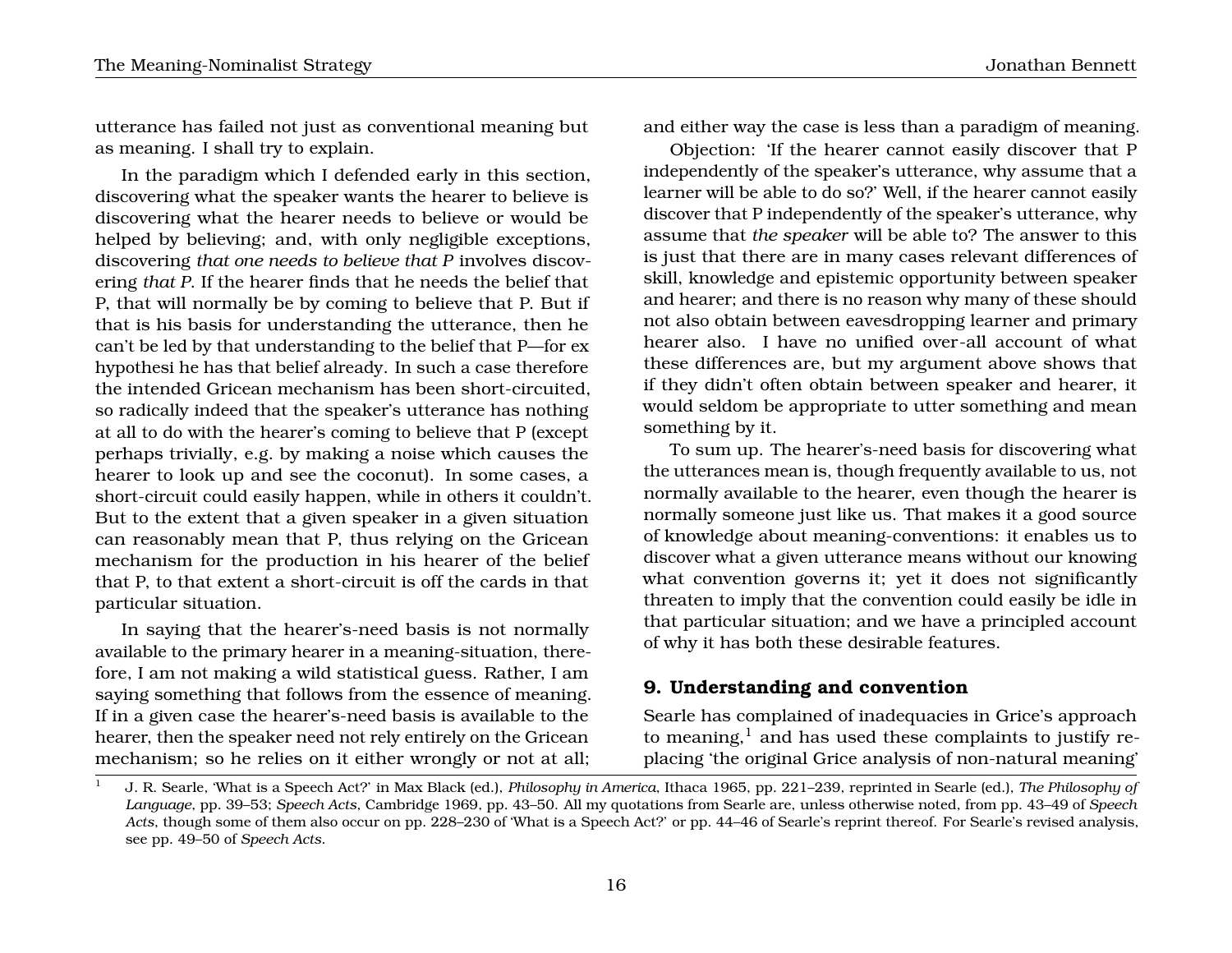by 'my revised analysis of the different concept of saying something and meaning it'—an analysandum which Searle also expresses as 'uttering a sentence and meaning it' and as 'the performance of an illocutionary act in the literal utterance of a sentence'. This analysandum is in fact the concept of uttering something and meaning by it what one thinks it conventionally means.

In disentangling Searle's points against Grice, let us start here:

> On Grice's account it would seem that any sentence can be uttered with any meaning whatever, given that the circumstances make possible the appropriate intentions. But that has the consequence that the [conventional] meaning of the sentence becomes just another circumstance.

On the face of it, it seems right to say that in the Gricean type of account which I have been presenting, an utterance's conventional meaning is just a 'circumstance' which affects what a speaker can intend by his utterance. Searle apparently wants an account in which the speaker's intention is not merely affected by conventions but is *about* conventions—i.e. he wants the speaker to be allowed to intend that the conventions governing his utterance be recognized by his hearers.

Now, the Gricean approach can handle some kinds of intentions about conventions, namely ones in which the speaker intends that the hearer acquire a certain belief through recognizing the conventional meaning of the utterance. That involves something of the form 'He intends that a certain mechanism (involving recognition of conventions) be instrumental in the realization of his primary intention'.

I contend that there is no significant difference between *intending that* mechanism M be instrumental and *relying on* mechanism M for the realization of one's primary intention; and of course the Gricean approach can easily allow that sometimes the speaker relies on the hearer's knowing the conventional meaning of the utterance.

However, as well as claiming generally that speakers can have intentions about conventions, Searle makes a more specific claim which does present a challenge to the Gricean approach. The point is as follows.

If I utter something meaning that P, Grice says, then I must intend my hearer to believe that P—or, in a later version, to believe that I believe that  $P<sup>1</sup>$  Against this, Searle says that a speaker's primary purpose is to be understood, and that he may not 'care a hang' whether the hearer accepts either the message or the speaker's sincerity.<sup>2</sup> Grice can allow for understanding without belief—the hearer understands the utterance because he sees what belief the speaker intends him to acquire; but this still represents the speaker as primarily *intending* to produce belief. The question is: what account can we give of *understanding* which will be consistent with the claim that the primary purpose of speakers in general is to produce understanding in their hearers? It is in answering this that Searle finds a special role for intentions about conventions, by equating 'I intend you to understand my utterance' with 'I intend you to recognize the conventional meaning of my utterance'. This does not obviously presuppose that I have any intentions regarding your acquiring of beliefs (other than the one about the conventional meaning), and so Searle's point is met, perhaps.

<sup>1</sup> H. P. Grice, 'Utterer's Meaning, Sentence-Meaning, and Word Meaning', *Foundations of Language* 4 (1968), 225–242, reprinted in Searle (ed.), *The Philosophy of Language*; see p. 230, or pp. 58–59 in Searle's reprint.

<sup>2</sup> Searle, 'Introduction' in *The Philosophy of Language*, p. 10; see also *Speech Acts*, pp. 47–48.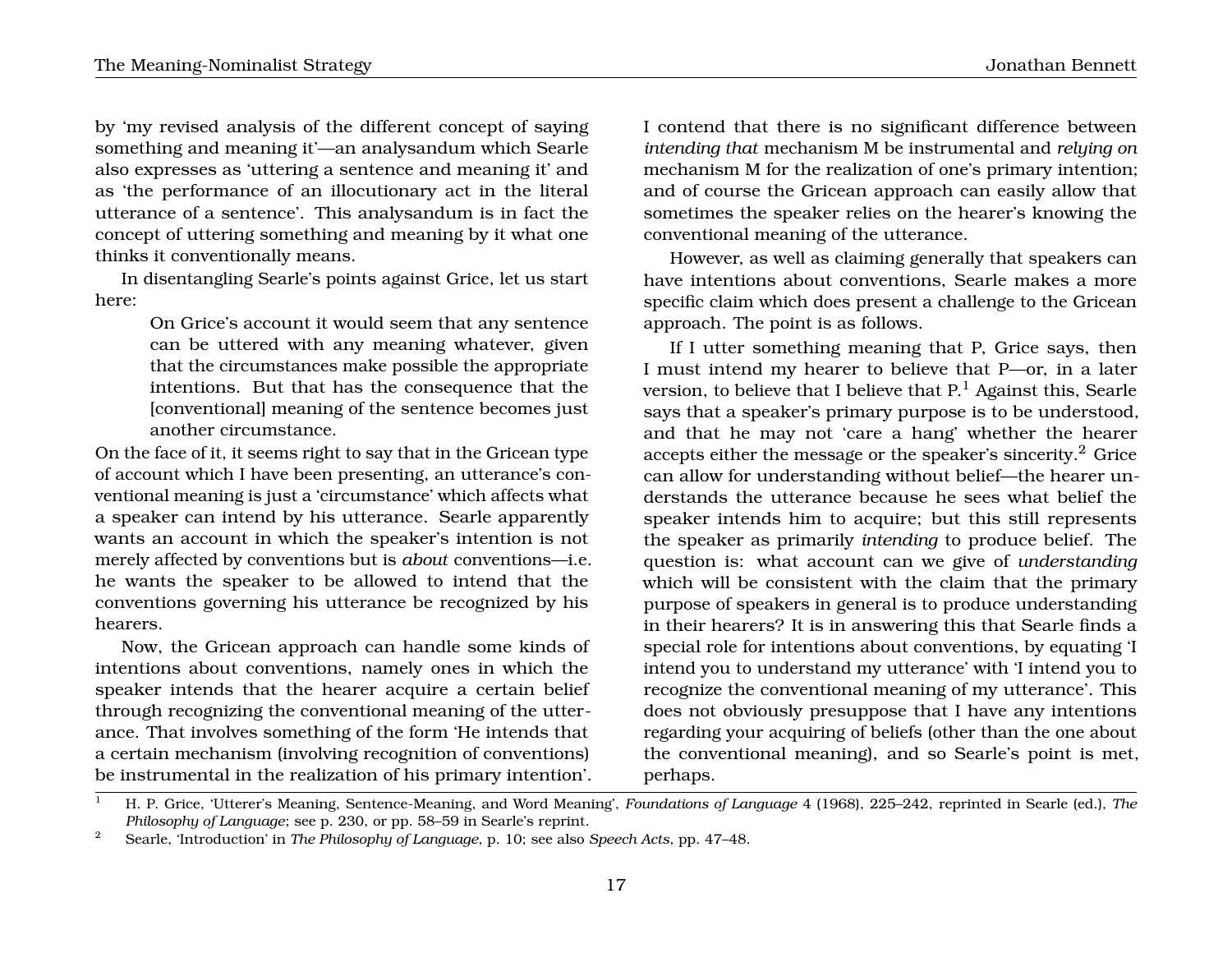There are a couple of difficulties. (1) The notion of conventional meaning needs to be explained somehow without reinstating the view that an intention to produce belief is after all central to meaning. In Searle's actual analysis, the phrase 'conventional meaning' does not occur, its work being done by 'the rules governing' the utterance; but the problem is there all the same. (2) Would Searle say that in cases of communication which do not m any way involve conventions or rules, the speaker's primary intention is to produce belief? At any rate, the primary intention in such cases cannot be to be understood, if understanding involves grasping rules or conventions. One possibility, for cases where there is no convention, is that the speaker primarily intends the hearer to be led through the Gricean mechanism to *have a certain thought*—perhaps not to believe that he is threatened with a coconut, but to think about being threatened with a coconut and to realize that the speaker intends him to think about this. But then that account might fit also when conventions *are* involved. In short, even if we agree with Searle that a speaker's' primary intention is to be understood, and thus that 'understanding' must be explained in some way other than 'recognizing what belief the speaker intends the hearer to acquire', it is arguable that this result can be secured, quite generally, without referring to rules or conventions.

As for whether Searle is right about the speaker's primary intention: before agreeing with him, I'd like to see some arguments which didn't rely on the parochial and questionbegging language of 'illocutionary' and 'perlocutionary'. But all that is by the way. I have accepted a certain conditional of the form [intending]→[meaning], but I have not availed myself of its converse; and so I need take no stand on whether meaning must standardly involve intention to produce belief. In my final section I shall accept two conditionals of the form [meaning]→[intending]: but both are weaker than the one Searle is objecting to—and indeed neither concerns belief.

## **10. Flouting meaning-conventions**

Searle also attacks Grice's intending-to-meaning conditional in another way. Express the conditional as '[intend P]→[mean P]': then what Searle does is to offer a story in which, he says, [intend P]  $\& \neg$ [mean P]'. I contend that the story fails. $^1\,$  Its protagonist is said to intend his hearers to guess that a certain German sentence means that the speaker is a German soldier; but how he can sanely expect them to make this guess, and thus how he can intend them to do so, is not explained. To 'make the case more plausible', Searle suggests that the hearers might be expected to base their guess about the sentence upon their independent belief that the speaker is a German soldier;<sup>2</sup> but the story bears upon Grice only if the speaker intends the hearers to move in precisely the opposite direction, basing their belief that he is a German soldier on their guess about what his sentence means. I cannot see how to make the story both plausible and relevant to Grice's antecedent.

So Searle has not refuted the Gricean conditional [intend P]→[mean P]' because he has not instantiated the antecedent. There is, however, an aspect of Searle's handling of his story that still needs to be discussed.

As an approach to it, consider this remark of Searle's about the 'point' of his story. 'The point of the counterexample', he says, 'is to illustrate the connection between what a speaker means and what the words he utters mean.'

<sup>1</sup> Following Grice, 'Utterer's Meaning and Intentions', at pp. 161–2; and D. M. Armstrong, 'Meaning and Communication', *Philosophical Review* 80 (1971) at pp. 440–441.

<sup>2</sup> Searle, *Speech Acts*, p. 44 n.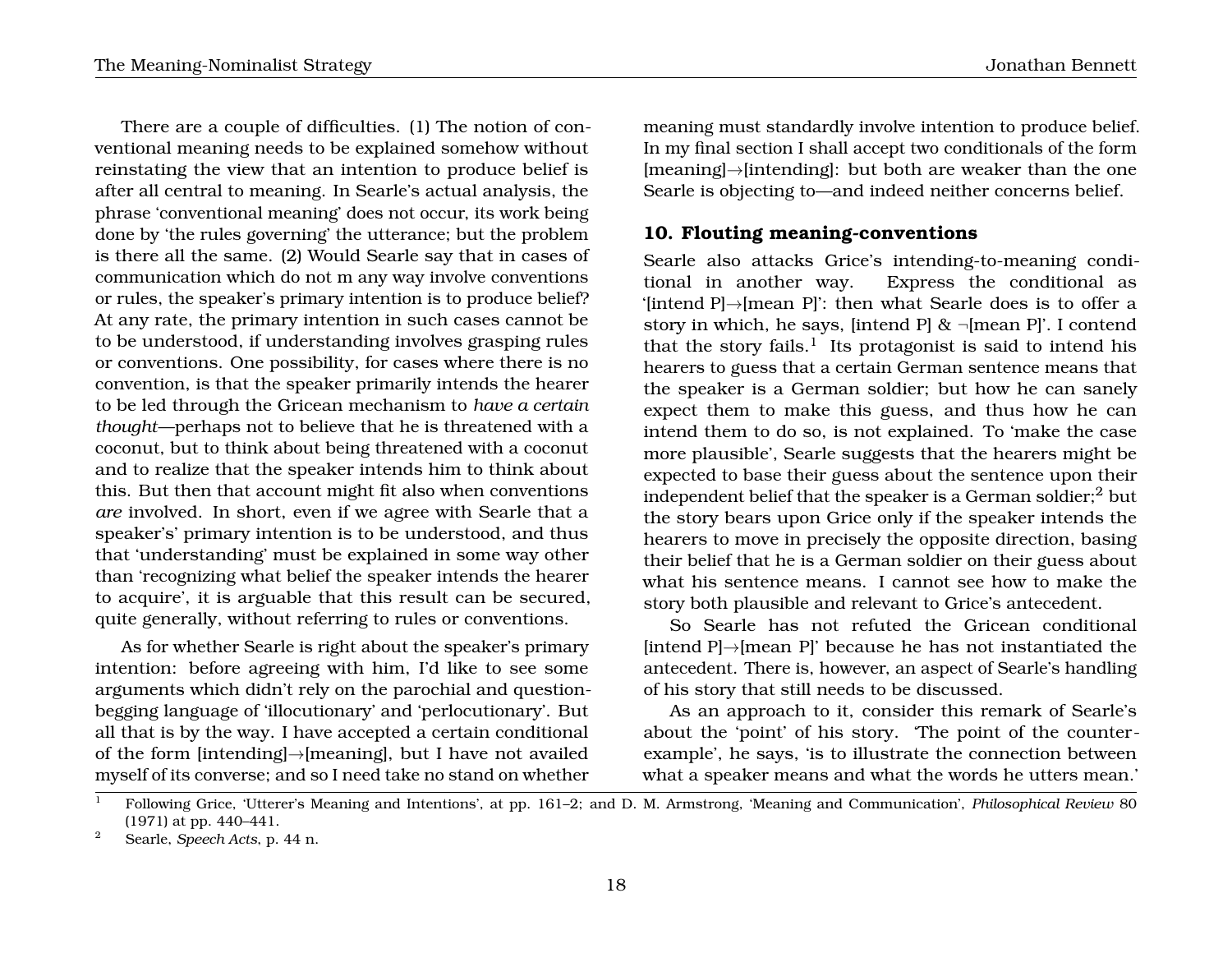It is not clear what this 'connection' is supposed to be, or how the story is supposed to illustrate it. It certainly has nothing to do with the themes of Searle's mentioned in my preceding section. Nor can it be a 'connection' which is involved in Searle's 'revised analysis'; for in that the analysandum is 'S utters sentence T and. . . means literally what he says', whereas the essential point about the supposedly Gricerefuting story is that in it the speaker does *not* mean literally what he says.

So the 'point' of Searle's story must introduce some fresh theme—and it seems to concern his reasons for saying that in this story the protagonist does not mean that he is a German soldier ('mean that P', for short).

In the first version of the story, the speaker is said not to mean that P 'because what the words mean is' something other than  $P<sup>1</sup>$ . Also, of Wittgenstein's challenge to say 'It's cold' and mean 'It's warm', Searle says: 'The reason we are unable to do this is that what we can mean is a function of what we are saying. Meaning is more than a matter of intention it is also a matter of convention.' And he complains that Grice's analysis 'fails to account for the extent to which meaning is a matter of rules or conventions', and does not 'make it clear that one's meaning something when one says something is more than just contingently related to what the sentence means in the language one is speaking'.

These remarks strongly suggest that a speaker cannot give his utterance anything but its conventional meaning, if it has one. In the later version, however, each remark is toned down. $<sup>2</sup>$  The protagonist fails to mean that P, now,</sup> 'because what the words mean and *what he remembers that they mean*' is something other than P. As for Wittgenstein's challenge, Searle now explains why we are 'unable to do

this *without further stage-setting*', as follows: 'What we can mean is *at least sometimes* a function of what we are saying. Meaning is more than a matter of intention, it is also *at least sometimes* a matter of convention.' Finally, Grice's analysis is said to leave unexplained 'the extent to which meaning *can* be a matter of rules or conventions', and to leave obscure the fact that what a speaker means is 'more than just *randomly* related' to what his sentence means.

These revised versions are safer, but less clear. Without great confidence, I conjecture that Searle wants to emphasize and explain the fact that a speaker often or usually has no option but to mean by his utterance what he thinks it conventionally means. His remark which I quoted earlier—implying that an utterance's conventional meaning is not 'just another circumstance' helping to determine what the speaker intends (and thus what he means) by it—might have been making the same point: namely that the utterance's conventional meaning is not 'just another' but is a *uniquely powerful* circumstance which in most cases will totally dominate and determine what the speaker can mean by the utterance.

If this interpretation of Searle is wrong, then I do not understand the passages I have recently quoted. If it is right, then one may fairly comment that Searle himself does not explain the facts he wants explained. An analysis of 'saying something and meaning it' cannot throw light on any obstacles there might be to saying something and not meaning it—that is, to meaning by one's utterance something other than what (one thinks) it conventionally means.

Anyway, there is something to be explained in this area. Wittgenstein's remark about saying 'It's cold' and meaning that it's warm does point to a difficulty about wilfully flouting known meaning-conventions. My final task in this paper

19

<sup>&</sup>lt;sup>1</sup> All quotations in this paragraph are from 'What is a Speech Act?' pp. 229–230.

<sup>2</sup> All quotations in this paragraph are from *Speech Acts*, pp. 43–5. The italics are all added.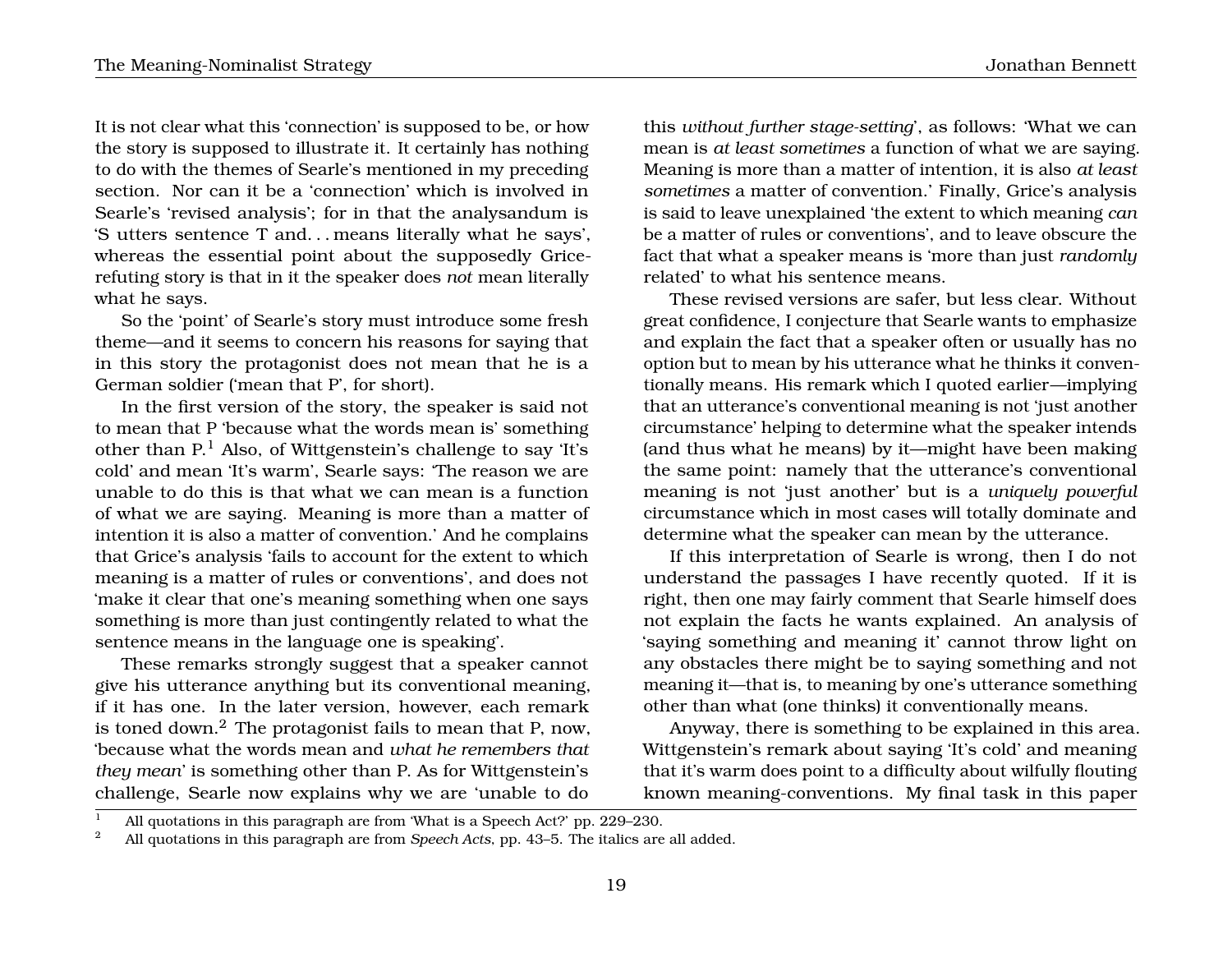will be to show that the facts about this can be explained, cogently and in depth, on a Gricean basis.

## **11. A Gricean explanation**

Wittgenstein's remark occurs in a context where he is arguing (1) that meaning is not an activity engaged in while uttering, which could be turned on and off at will.<sup>1</sup> Embedded in that is the thesis (2) that one cannot choose what to mean by a given utterance as one could if meaning were an activity synchronous with uttering. And associated with that is the thesis (3) that usually one cannot give to one's utterance anything but its conventional meaning, if it has one. I am to explain (3), but it is best to approach it through (1) and (2).

Take the fairly uncontroversial premise that intending is not an activity engaged in while acting, and add to it the Gricean doctrine that meaning something by what you utter is a special case of intending something by what you do. These jointly imply the Wittgensteinian thesis (1) that meaning something is not an activity engaged in while uttering. By rejuvenating the idea that meaning is a kind of intending, Grice confirms and deepens Wittgenstein's important insight about meaning's not being a process or activity.

To explain the fact (2) that one cannot simply choose what to mean by S, I need to take from Grice a conditional from meaning to intending. It is not the strong, false converse of the intending-to-meaning conditional which I adopted in Section 2. All I need is the extremely weak conditional 'If someone means something by what he utters to a hearer, he intends it to have a certain effect on the hearer', together with the supplementary remark that what he means depends upon what he intends.

Now, to intend to achieve T by a given action one must

believe that the action has an appreciable chance of leading to T—the vagueness of 'appreciable' matching the haziness of the line between 'intending to achieve T' and 'acting in the hope that T will ensue'. For a given action X there are countless upshots T such that one cannot perform X intending thereby to achieve T, because the beliefs one has at that time rule out one's having that intention. There could perhaps be someone who did X intending to achieve T, and perhaps one could oneself become able to do X intending to achieve T; but there is, at the given time, an obstacle to one's performing that action with that intention. Furthermore, one cannot remove this obstacle at will, just by choosing to do so; for it consists in the lack of a certain belief, and beliefs are not in that way at the command of the will. And so, by transitivity, one cannot freely choose what to mean by a given utterance. In brief: free choice of meaning requires free choice of intention, which requires free choice of belief, which is impossible.

(As Pascal noticed, one can choose to act in ways which are likely to produce beliefs in oneself, and perhaps we can imagine becoming very and clever in thus manipulating our own beliefs. I don't think that this could count to our being able freely to choose what to believe, but I needn't argue the point. If one could somehow become able freely to choose any given belief, then one could in that way become able freely to choose what to mean by any given utterance. I have implied only that meaning-limits have the same strength as belief-limits, whatever that strength is.)

The foregoing explanation of why we cannot simply choose meanings is due to Donnellan.<sup>2</sup> Satisfactorily, it shows why one cannot simply choose to mean by S that P, yet does not imply that there is any S and P such that one could not

<sup>1</sup> L. Wittgenstein, *Philosophical Investigations*, Oxford 1953, p. 410.

<sup>2</sup> Keith Donnellan, 'Putting Humpty Dumpty Together Again', *Philosophical Review* 77 (1968), 203–215; see especially p. 212.